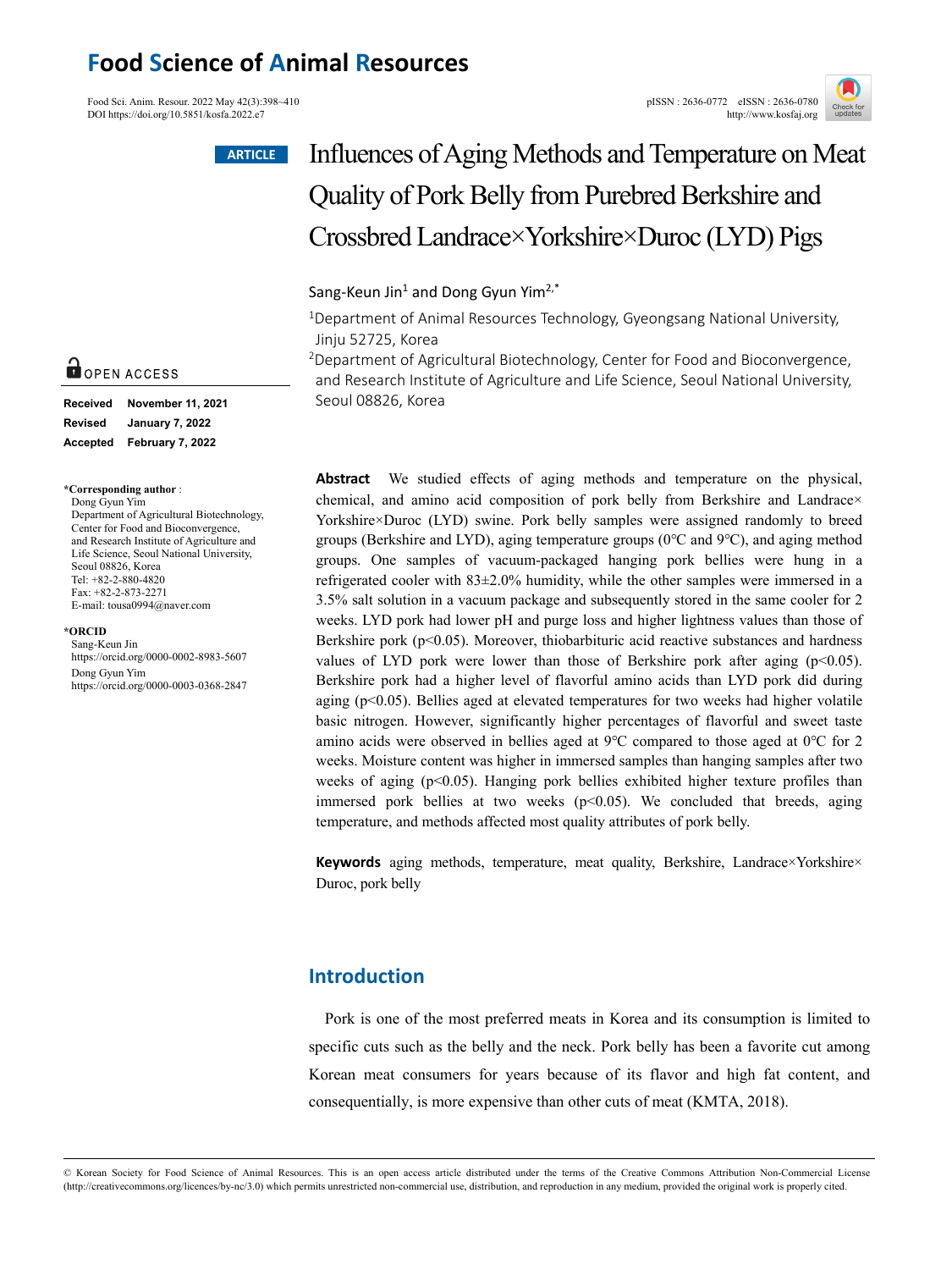Each breed of swine has unique characteristics. The Berkshire breed has higher levels of amino acids, tender meat, better water-holding capacity (WHC), darker meat color, and lower cooking loss and drip loss compared with other breeds (Lee et al., 2012). Crossbreeding in swine is focused on improving the total efficiency and enhancing meat quality (Edwards et al., 2003). In Korea, commercial pork is currently three-way crossbred as Landrace×Yorkshire×Duroc (LYD), which have a faster growth rate, higher yield and litter size than other crossbreeds (Lim et al., 2014). Previous studies found that LYD pigs had lower values in texture, cooking loss, and drip loss but had increased WHC compared with other crossbreeds (Kim et al., 2006; Põldvere et al., 2015). Although LYD pigs are widely bred commercially, differences in meat quality between Berkshire pigs and LYD pigs are unknown. Furthermore, previous work on the comparison of meat quality between purebred and LYD crossbreds has mostly been done for pork loins (Choi et al., 2016). Thus, it is vital to compare the meat quality of belly parts from Berkshire and LYD pigs.

Salting improves the texture and flavor and extends the shelf life of meat (Graiver et al., 2006). Brine is used to soak muscle meat (Jin et al., 2014), however no literature is available on impacts of wet aging using brine on the quality of pork bellies in vacuum packaging.

Aging improves meat quality by enhancing meat characteristics such as tenderness, juiciness, and flavor (Koutsidis et al., 2008; Sitz et al., 2006). Unlike the beef industry, dry or vacuum-aging techniques have not achieved the same popularity in pork industry. Aging regimes, such as methods, time, and temperature, that affect meat quality, have not been reported in the pork industry because they increase production costs (Frenzel et al., 2014). Aging is generally categorized as either vacuum or dry aging. Vacuum aging is a commonly used technology for meat, the meat with a bloody and metallic flavor (Campbell et al., 2001) is stored in a sealed barrier package in a refrigerated cooler (Smith et al., 2008). It also inhibits weight loss caused by moisture evaporation, resulting in microorganism proliferation and improved juiciness and tenderness in pork (Juárez et al., 2011). Unlike dry aging, controlled humidity and air velocity are not required for wet aging (Frenzel et al., 2014). Research on immersed wet-aging of pork is rarely done because it can result in excess water loss and higher lipid rancidity compared to beef, owing to high concentrations of polyunsaturated fatty acids. In addition, positive effects of aging on pork quality might be influenced by the fat content of the carcass, which is related to genotypes in pigs (Juárez et al., 2011). The shelf-life of vacuum-packaged meat depends on temperature because microbial growth is highly related to temperature (Zamora and Zaritzky, 1985). Although previous studies have compared effects of wet and dry aging on the quality of beef (Campbell et al., 2001; Sitz et al., 2006; Stenström et al., 2014) and pork (Jin and Yim, 2020), no study has compared effects of hanging and immersed pork belly in a vacuum package on physicochemical traits. Thus, we aimed to determine effects of two aforementioned aging methods and temperature (0℃ and 9℃) on physical traits, chemical composition, and amino acid composition of pork belly from Berkshire and crossbred LYD pigs.

## **Materials and Methods**

#### **Sample preparation and aging conditions**

Belly cuts from swine, an offspring of a Landrace/Yorkshire sow with a Duroc boar cross-bred, were taken from six carcasses. Same cuts from purebred Berkshire pigs were evaluated to compare meat quality traits with LYD pigs. The average live weight of the pigs was 109 kg. Bellies were obtained from a meat processing plant and moved to the experimental facility by cold transport (2±1℃). Pork belly cuts between the fifth and the last ribs with consistent thickness of lean and fat layers were obtained from 10 right pork sides at 8-h postmortem. Thereafter, belly muscles were sliced into three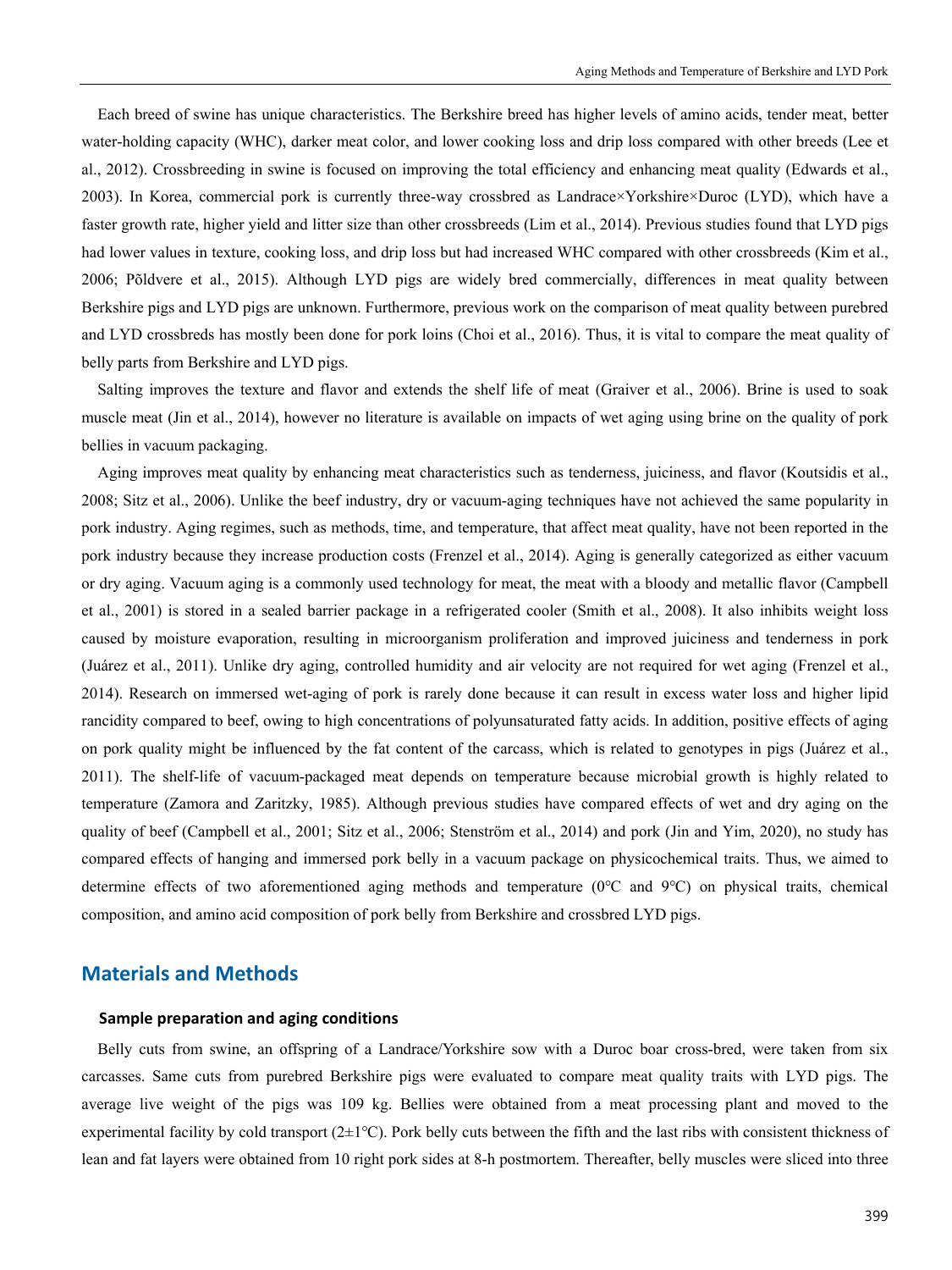pieces of 15 cm thickness, and bellies were trimmed to remove excess fat and bone, after which were grouped into two aging treatments, hanging and immersed pork belly in a vacuum package. Both vacuum-packaged samples were assigned to and stored at 0℃ and 9℃ at 83±2.0% humidity for one of the following periods: 0, 1, or 2 weeks. Hanging pork belly samples were hung vacuum-packaged in presence of air in a refrigerated cooler, where temperatures and humidity were monitored and recorded using a temperature probe (175-H2; Testo, Lenzkirch, Germany). Immersed samples were vacuum-packaged, immersed in a brine solution with 3.5% sodium chloride and then stored inside a refrigerated cooler. All samples were transferred for and aged for 0 (non-aged), 1, and 2 weeks for subsequent analysis.

#### **Physicochemical analysis**

The pH value was measured using a pH meter (MP 230, Mettler Toledo, Switzerland). Approximately 5 g of raw meat was mixed with 45 mL of deionized water and then homogenized (IKA T25, ULTRATURAX, Staufen, Germany) for 50 s at  $17,000\times g$ . Moisture content was determined by calculating the weight difference between pre-dried and post-dried meat samples after drying at 104℃ for 12 h. WHC was estimated according to the modified method suggested by Joo (2018). WHC (%) was calculated as follows: WHC (%) = (Damp filter paper and plastic film weight) – (filter paper and plastic film weight) / meat sample weight  $\times$  100. Drip loss was estimated by calculating the difference between the final weight and initial weight of the drippings collected in a bag. Purge loss was calculated as the difference in the final weight of sausages compared to their initial weight after two and four weeks of storage in a vacuum bag. Water and fat loss was expressed as the ratio of the released water (or fat) volume (mL) and raw batter weight (g).

Lipid oxidation was measured according to the method described by Yang et al. (2009). Thiobarbituric acid reactive substances (TBARS) was determined as milligrams of malondialdehyde per kilogram of meat. Volatile basic nitrogen (VBN) was obtained as described by Conway (1950). For the microbial count analysis, 10 g of each sample was aseptically obtained and homogenized with 90 mL of sterile 0.85% sodium chloride solution for three min using a stomacher (lab blender 400, Seward, London, UK). Microorganisms were analyzed for total plate counts according to standard procedures (APHA, 1992). Samples for total plate count and coliform analysis were incubated at 37℃ for 72 h and 24 h, respectively. Microbiological data were shown as the log of colony forming unit  $(CFU)/g$ . The color was measured using a colorimeter (Minolta CR-400, Minolta, Tokyo, Japan) and a white plate was used for standardization (Y=93.5, X=0.3132, y=0.3198) before calculation. The color parameters are shown as L\* (lightness), a\* (redness), and b\* (yellowness). The chroma (*C\**) and hue angle were calculated as  $(a^{*2} + b^{*2})^{1/2}$  and  $\tan^{-1}(b^* / a^*)$ , respectively (Fernández-López et al., 2000). Sliced samples, 25 mm in diameter, were analyzed using a texture analyzer (TA-XT2i, Stable Micro System, Surrey, UK), and their hardness, cohesiveness, springiness, gumminess, chewiness, and adhesiveness were measured. The free amino acid content was determined using a modified high-performance liquid chromatography technique, as described by Bidlingmeyer et al. (1984).

#### **Statistical analysis**

Calculations based on the general linear model were analyzed using an analysis of variance using the SAS 8.3 software program (SAS Institute, Cary, NC, USA) with three replications, and results were reported as mean values with SEM. A t-test was used to compare results between the two groups. Significance was determined using Duncan's multiple range test. Differences were considered significant at  $p<0.05$ .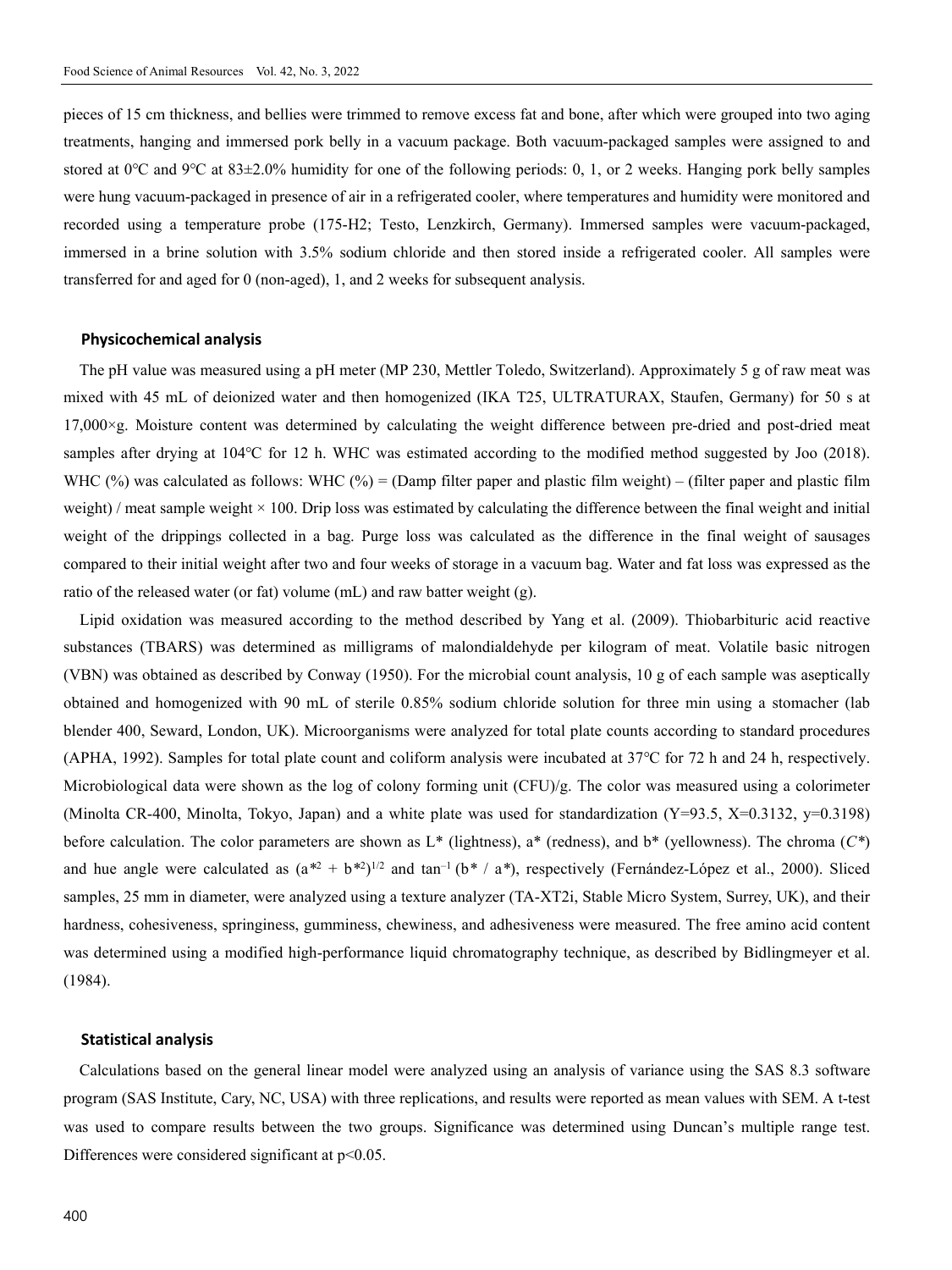## **Results and Discussion**

Effects of the two aging methods and temperature on physicochemical properties of pork bellies from Berkshire and crossbred (LYD) pigs are depicted in Table 1. Regardless of treatment, the pH decreased with aging. Our results agree with those of Hwang et al. (2018), who report similar findings in wet-aged pork. pH values of pork belly were higher for Berkshire pigs than for LYD pigs at 0 and 1 week (p<0.05), which was in line with a previous report (Subramaniyan et al., 2016). The variation in pH could be due to effects of crossbreeding (Choi et al., 2016). Aging pork bellies at 9℃ resulted in lower pH values than aging at 0℃ in samples at 2 weeks. Hanging pork had higher pH values than immersed samples in brine at 1 week (p<0.05), and our results were consistent with those of Lee et al. (2016). The increase in basic free amino acids caused by microorganisms may be the primary reason for the rising pH in hanging pork (Lee et al., 2016).

Hanging samples had lower moisture content than immersed samples in brine at one and two weeks ( $p<0.05$ ). The reduced moisture content of meat during hanging aging could be due to higher evaporation loss (Kim et al., 2019). Juárez et al. (2011) also noted that hanging pork muscle decreased the moisture content. The WHC of all samples increased in the 1<sup>st</sup> week and decreased in the 2<sup>nd</sup> week (p<0.05). The WHC of pork bellies was not significantly affected by the aging method until 14

|                        | <b>Breed</b>   |                                |                                | Temperature (°C)               | Aging method                    |                                |                                |
|------------------------|----------------|--------------------------------|--------------------------------|--------------------------------|---------------------------------|--------------------------------|--------------------------------|
|                        | Weeks          | <b>Berkshire</b>               | <b>LYD</b>                     | $\mathbf{0}$                   | 9                               | Hanging                        | Immersed in<br>brine           |
| pH                     | $\overline{0}$ | $6.51 \pm 0.10$ <sup>Aa</sup>  | $6.29 \pm 0.02$ <sup>Ba</sup>  | $6.40 \pm 0.14$ <sup>a</sup>   | $6.40 \pm 0.14$ <sup>a</sup>    | $6.40 \pm 0.14$ <sup>a</sup>   | $6.40 \pm 0.14$ <sup>a</sup>   |
|                        | $\mathbf{1}$   | $6.36 \pm 0.22$ <sup>Ab</sup>  | $6.17 \pm 0.08$ <sup>Bb</sup>  | $6.33 \pm 0.24$ <sup>a</sup>   | $6.20 \pm 0.07$ <sup>b</sup>    | $6.36 \pm 0.21$ <sup>Aa</sup>  | $6.18 \pm 0.09^{Bb}$           |
|                        | $\overline{c}$ | $5.95 \pm 0.16$ c              | $5.96 \pm 0.15$ <sup>c</sup>   | $6.09 \pm 0.10^{Ab}$           | $5.82 \pm 0.03$ <sup>Bc</sup>   | $5.98 \pm 0.18^b$              | $5.93 \pm 0.12$ <sup>c</sup>   |
| Moisture $(\% )$       | $\overline{0}$ | 49.06±1.05 <sup>a</sup>        | 49.67±0.49 <sup>a</sup>        | $49.36 \pm 0.88$ <sup>a</sup>  | 49.36±0.88 <sup>a</sup>         | $49.36{\pm}0.88^{\mathrm{a}}$  | 49.36±0.88 <sup>b</sup>        |
|                        | 1              | 48.65±1.98 <sup>a</sup>        | $47.37 \pm 6.62$ <sup>ab</sup> | 47.74±3.35 <sup>a</sup>        | 48.74±5.53 <sup>a</sup>         | 44.29 $\pm$ 3.61 <sup>Bb</sup> | $51.43 \pm 2.48$ <sup>Aa</sup> |
|                        | $\overline{2}$ | $45.05 \pm 3.63^b$             | $44.45 \pm 1.42^b$             | $44.78 \pm 2.39^b$             | $44.72 \pm 3.11^b$              | $43.32 \pm 2.01^{Bb}$          | $46.18 \pm 2.64$ <sup>Ac</sup> |
| WHC $(\% )$            | $\overline{0}$ | $60.66 \pm 0.84$ <sup>Bb</sup> | $62.49 \pm 2.04$ <sup>Aa</sup> | $61.57 \pm 1.83$ <sup>ab</sup> | $61.57 \pm 1.83$ <sup>b</sup>   | $61.57 \pm 1.83$ <sup>ab</sup> | $61.57 \pm 1.83$ <sup>b</sup>  |
|                        | 1              | $72.25 \pm 2.21$ <sup>Aa</sup> | $66.58 \pm 7.19$ <sup>Ba</sup> | $65.40 \pm 8.39$ <sup>Ba</sup> | $72.04 \pm 2.47$ <sup>Aa</sup>  | $66.28 \pm 8.54$ <sup>a</sup>  | $71.76 \pm 3.36^a$             |
|                        | $\overline{2}$ | 55.08 $\pm$ 6.53 $\textdegree$ | $46.60 \pm 13.82^b$            | 57.11 $\pm$ 8.74 <sup>Ab</sup> | $44.57 \pm 10.52$ <sup>Bc</sup> | $55.22 \pm 12.62^b$            | $46.45 \pm 8.46$ <sup>c</sup>  |
| Drip loss $(\% )$      | $\overline{0}$ | $3.06 \pm 0.50$ <sup>Aa</sup>  | $2.06 \pm 0.20$ <sup>Ba</sup>  | $2.56 \pm 0.65^{\text{a}}$     | $2.56 \pm 0.65$ <sup>a</sup>    | $2.56 \pm 0.65^{\mathrm{a}}$   | $2.56 \pm 0.65^a$              |
|                        | 1              | $0.63 \pm 0.14^b$              | $0.56 \pm 0.12^b$              | $0.59 \pm 0.11^b$              | $0.63 \pm 0.15^b$               | $0.64 \pm 0.14^b$              | $0.57 \pm 0.12^b$              |
|                        | $\overline{2}$ | $0.38 \pm 0.14^b$              | $0.41 \pm 0.14$ c              | $0.40 \pm 0.17^b$              | $0.39 \pm 0.12^b$               | $0.36 \pm 0.14^b$              | $0.43 \pm 0.13^b$              |
| Purge loss $(\% )$     | $\theta$       | $0.00\pm0.00^{\rm c}$          | $0.00 \pm 0.00$ <sup>c</sup>   | $0.00 \pm 0.00$ <sup>c</sup>   | $0.00\pm0.00^{\rm c}$           | $0.00 \pm 0.00^b$              | $0.00 \pm 0.00$ <sup>c</sup>   |
|                        | $\mathbf{1}$   | $10.19 \pm 3.32$ <sup>Aa</sup> | $6.43 \pm 1.69$ <sup>Ba</sup>  | $7.24 \pm 1.66^a$              | $9.82 \pm 4.11$ <sup>a</sup>    | $6.42 \pm 2.01$ <sup>Ba</sup>  | $10.25 \pm 3.60$ <sup>Aa</sup> |
|                        | 2              | $7.78 \pm 2.15^{Ab}$           | $4.41 \pm 2.68$ <sup>Bb</sup>  | $5.17 \pm 3.61^b$              | $7.02 \pm 1.82$ <sup>b</sup>    | $7.19 \pm 3.75$ <sup>a</sup>   | $5.00 \pm 1.22$ <sup>b</sup>   |
| Water and fat loss (%) | $\mathbf{0}$   | $19.29 \pm 0.11$ <sup>Aa</sup> | $18.62 \pm 0.83^{Bb}$          | $18.96 \pm 0.69^{\mathrm{a}}$  | $18.96 \pm 0.69^{\rm b}$        | $18.96 \pm 0.69$ <sup>a</sup>  | $18.96 \pm 0.69^{\rm b}$       |
|                        | $\mathbf{1}$   | $13.33 \pm 0.86$ <sup>Bb</sup> | $15.85 \pm 3.11^{Ab}$          | $16.08 \pm 3.23^b$             | $13.85 \pm 1.67$ <sup>c</sup>   | $14.94 \pm 3.57$ <sup>b</sup>  | $14.52 \pm 2.06$ <sup>c</sup>  |
|                        | 2              | $20.03 \pm 4.19^a$             | 23.79±5.87 <sup>a</sup>        | $19.01 \pm 4.07$ <sup>Ba</sup> | 24.80±4.98Aa                    | $19.35 \pm 5.83$ <sup>Ba</sup> | 24.47±3.39Aa                   |

**Table 1. Effects of two aging methods and temperature on physico-chemical traits of pork bellies from Berkshire and crossbred (LYD) pigs during aging** 

<sup>A,B</sup> Means with different superscripts in the same row and section significantly differ at p<0.05. <sup>a–c</sup> Means with different superscripts in the same column significantly differ at p<0.05.

LYD, Landrace×Yorkshire×Duroc; WHC, water-holding capacity.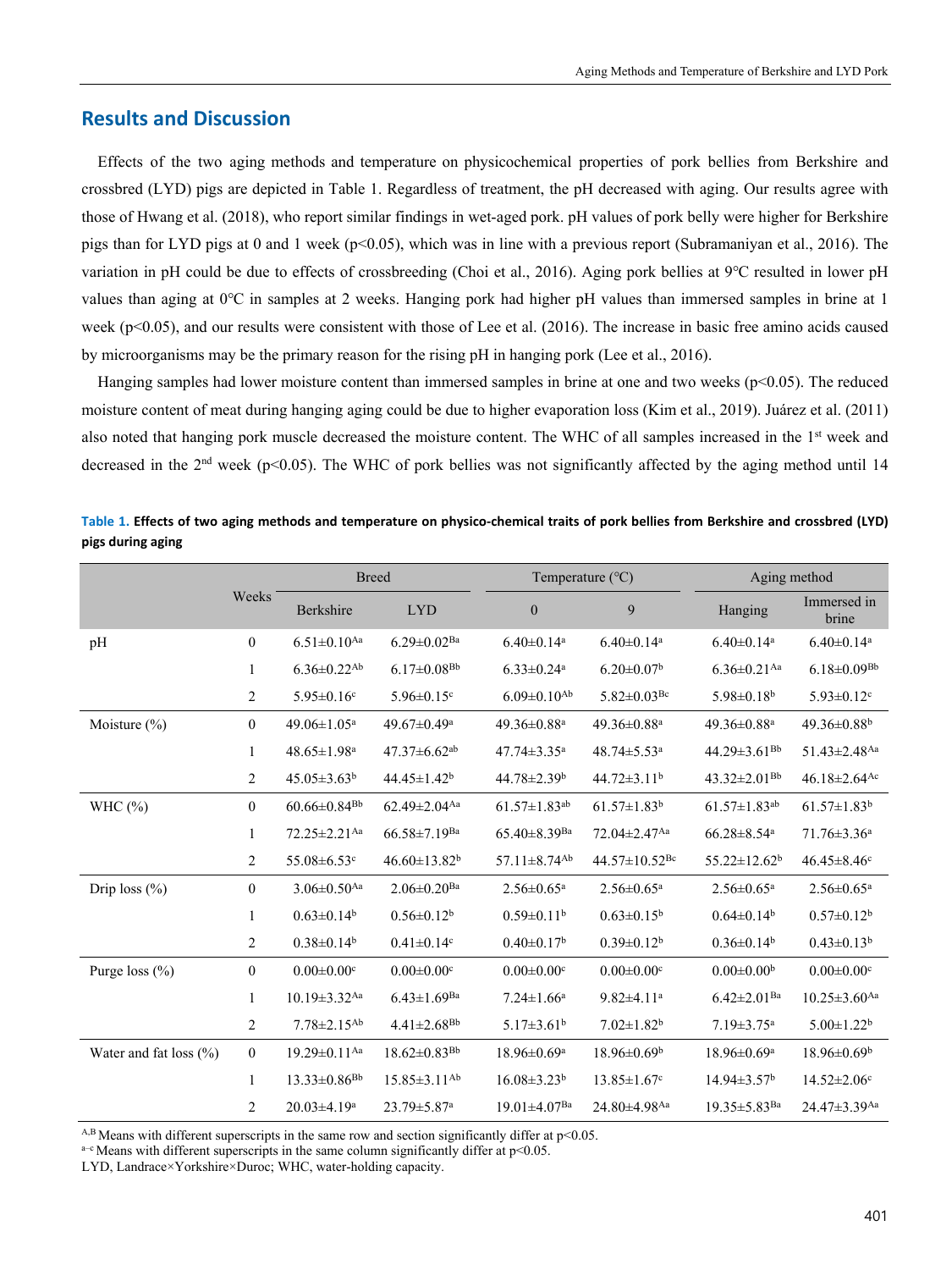days of aging in our study. Regardless of the treatment sample, drip loss decreased with aging. Purge loss was higher in Berkshire pigs than in LYD pigs at one and two weeks (p<0.05). Hanging samples showed lower purge loss than immersed samples at one week ( $p<0.05$ ). Water and fat loss in all samples decreased until one week of aging and then increased for two weeks (p<0.05). Aging pork bellies at 9℃ resulted in higher water and fat loss than aging at 0℃ did in samples at 2 weeks  $(p<0.05)$ .

Effects of the two aging methods and temperature on TBARS, VBN, and microbiological properties of pork bellies from Berkshire and crossbred (LYD) pigs are presented in Table 2. The TBARS values for all samples increased until one week of aging and then decreased for two weeks ( $p<0.05$ ). TBARS values of pork belly were higher for Berkshire pigs than for LYD pigs, regardless of aging time ( $p<0.05$ ). This could be due to the high fat content in Berkshire breeds compared to other breeds (Lee et al., 2012). Previous study showed that fat contents of dry-cured ham were higher in Berkshire than in LYD (Yim et al., 2019). Analyses of fatty acid levels in pork belly muscles from Berkshire meat had higher unsaturated fatty acid contents compared to those from LYD during storage (data not shown), potentially leading to effects on lipid oxidation. There was no overall difference in TBARS values according to the storage temperature (0℃, 9℃), but there was a slight difference only in the first week. Differences in lipid oxidation between hanging and immersed pork belly were not confirmed in our study. The VBN of the belly parts increased as the aging time increased (p<0.05). Elevating aging temperature from 0 °C to 9 °C increased the VBN content in the samples (p < 0.05). Aging at 9 °C resulted in higher total plate counts than aging at 0 °C did in samples at one week ( $p$ <0.05). Coliform counts of the belly increased as the aging time increased ( $p$ <0.05) and were lower in Berkshire pigs than in LYD pigs at 2 weeks (p<0.05). Counts of total aerobic bacteria and coliforms were similar for hanging and immersed pork belly samples. A similar result was reported in a previous study where hanging pork did not influence total aerobic bacteria (Lee et al., 2016).

|                      |                  | <b>Breed</b>                  |                               | Temperature $(^{\circ}C)$     |                                | Aging method                 |                               |
|----------------------|------------------|-------------------------------|-------------------------------|-------------------------------|--------------------------------|------------------------------|-------------------------------|
| Items                | Weeks            | Berkshire                     | <b>LYD</b>                    | $\mathbf{0}$                  | 9                              | Hanging                      | Immersed in<br>brine          |
| TBARS (mg MA/kg)     | $\mathbf{0}$     | $0.22 \pm 0.00$ <sup>Ac</sup> | $0.14 \pm 0.00$ <sup>Bc</sup> | $0.18 \pm 0.04$ <sup>c</sup>  | $0.18 \pm 0.04$ c              | $0.18 \pm 0.04$ c            | $0.18 \pm 0.04$ c             |
|                      | 1                | $0.36 \pm 0.11$ <sup>Aa</sup> | $0.29 \pm 0.02$ <sup>Ba</sup> | $0.37 \pm 0.10$ <sup>Aa</sup> | $0.28 \pm 0.03$ <sup>Ba</sup>  | $0.33 \pm 0.10^a$            | $0.32 \pm 0.07^{\rm a}$       |
|                      | $\overline{2}$   | $0.27 \pm 0.03$ <sup>Ab</sup> | $0.24 \pm 0.02$ <sup>Bb</sup> | $0.26 \pm 0.04^b$             | $0.25 \pm 0.02^b$              | $0.25 \pm 0.02^b$            | $0.26 \pm 0.04^b$             |
| $VBN$ (mg%)          | $\overline{0}$   | $6.11 \pm 0.07$ <sup>c</sup>  | $6.11 \pm 0.07$ <sup>c</sup>  | $6.11 \pm 0.07$ <sup>c</sup>  | $6.11 \pm 0.07$ °              | $6.11 \pm 0.07$ <sup>c</sup> | $6.11 \pm 0.07$ <sup>c</sup>  |
|                      | 1                | $6.97 \pm 0.73^b$             | $7.00 \pm 0.56^b$             | $6.32 \pm 0.28$ <sup>Bb</sup> | $7.57 \pm 0.16$ <sup>Ab</sup>  | $6.88 \pm 0.73^b$            | $6.99 \pm 0.66^b$             |
|                      | 2                | $8.72 \pm 1.24$ <sup>a</sup>  | $8.97 \pm 1.58$ <sup>a</sup>  | $7.50 \pm 0.14^{Ba}$          | $10.19 \pm 0.34$ <sup>Aa</sup> | $8.82 \pm 1.37$ <sup>a</sup> | $8.87 \pm 1.48$ <sup>a</sup>  |
| TPC (Log10 CFU)      | $\boldsymbol{0}$ | $3.79 \pm 0.01^{\rm A}$       | $3.53 \pm 0.07^{Bb}$          | $3.66 \pm 0.15$               | $3.66 \pm 0.15^b$              | $3.66 \pm 0.15^b$            | $3.66 \pm 0.15^b$             |
|                      | 1                | $3.82 \pm 0.48$               | $4.27 \pm 0.37$ <sup>a</sup>  | $3.77 \pm 0.44$ <sup>B</sup>  | $4.27 \pm 0.27$ <sup>Aa</sup>  | $4.26 \pm 0.47$ <sup>a</sup> | $3.82 \pm 0.40$ <sup>ab</sup> |
|                      | 2                | $3.59 \pm 0.32^B$             | $4.05 \pm 0.11$ <sup>Aa</sup> | $3.89 \pm 0.13$               | $3.75 \pm 0.45^{\rm b}$        | $3.68 \pm 0.39^b$            | $3.96 \pm 0.21$ <sup>a</sup>  |
| Coliform (Log10 CFU) | $\boldsymbol{0}$ | $0.00 \pm 0.00^{\rm b}$       | $0.00 \pm 0.00$ <sup>c</sup>  | $0.00 \pm 0.00^b$             | $0.00 \pm 0.00^b$              | $0.00 \pm 0.00^b$            | $0.00 \pm 0.00^b$             |
|                      |                  | $3.27 \pm 1.07$ <sup>a</sup>  | $2.79 \pm 0.34^b$             | $2.95 \pm 0.35^a$             | $3.25 \pm 1.17^a$              | $3.34 \pm 0.56$ <sup>a</sup> | $2.90 \pm 1.04$ <sup>a</sup>  |
|                      | 2                | $3.15 \pm 0.46$ <sup>Ba</sup> | $3.59 \pm 0.07$ <sup>Aa</sup> | $3.17 \pm 0.49^a$             | $3.57 \pm 0.51$ <sup>a</sup>   | $3.32 \pm 0.45^a$            | $3.42 \pm 0.34$ <sup>a</sup>  |

**Table 2. Effects of two aging methods and temperature on TBARS, VBN, microbiological traits of pork bellies from Berkshire and crossbred (LYD) pigs during aging** 

<sup>A,B</sup> Means with different superscripts in the same row and section significantly differ at p<0.05. <sup>a-c</sup> Means with different superscripts in the same column significantly differ at p<0.05.

TBARS, thiobarbituric acid reactive substances; VBN, volatile basic nitrogen; LYD, Landrace×Yorkshire×Duroc; TPC, total plate count.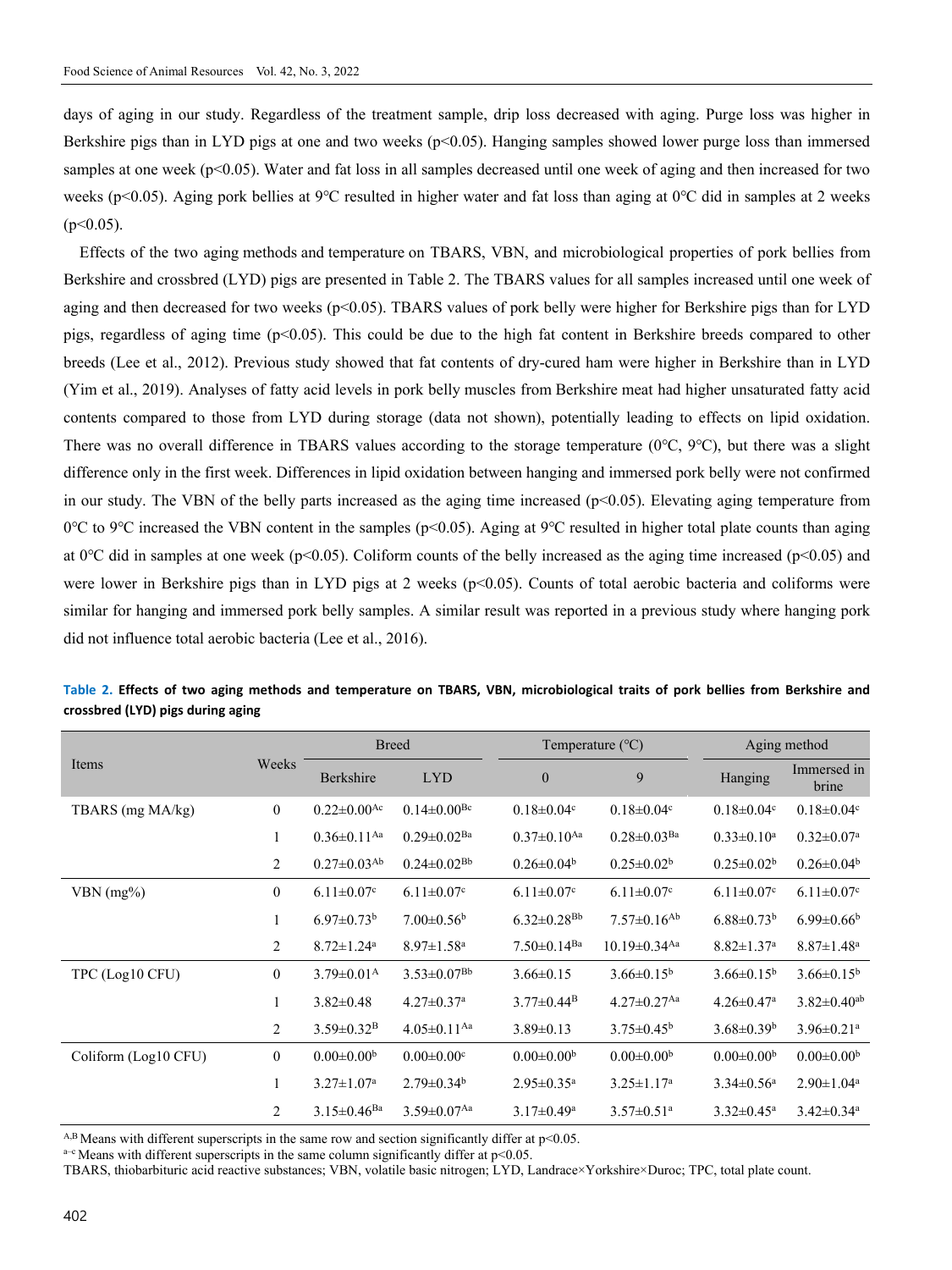Table 3 describes meat color measurements of pork belly from Berkshire and crossbred (LYD) pigs as a consequence of the two aging methods and temperature. With respect to meat color, pork belly samples had increased L\*, b\*, and h values during aging and decreased in a\* and c values (p<0.05). This was similar to a previous study, which indicated that pork muscle demonstrated increased L\* and b\* values, and decreased a\* values with increasing aging time (Hwang et al., 2018). The lower a\* values could be explained by the oxidation of myoglobin, which was clearly reflected in the increasing levels of metmyoglobin during aging. The redness decreased, which was in line with previous studies (Hansen et al., 2004). Juárez et al. (2011) also reported an increase in lightness with aging. L\* values were significantly lower in Berkshire pork bellies than in LYD pork bellies at 0 and 1 week of aging. A similar result was seen in the Berkshire breed with lower L\* values than the LYD breed (Yim et al., 2019). This may be attributed to the discrepancy in muscle composition between the two breeds (Seong et al., 2014). Higher pH values in Berkshire pigs may decrease the L\* values of muscle (Choi et al., 2016), which this finding coincides with the one from our study. CIL a\* values in LYD pork bellies were significantly lower than those in Berkshire pork bellies, which was consistent with the literature (Subramaniyan et al., 2016) where LYD pork had a lower color a\* compared with Berkshire pork. Aging pork bellies at 9℃ resulted in higher L\* values than aging at 0℃ in samples at two weeks ( $p<0.05$ ). Hanging samples had lower L\* values than immersed samples in brine at one week ( $p<0.05$ ). The higher L\* values for immersed bellies may be due to the higher water content of immersed samples. Aging at 9℃ resulted in higher

|              | Weeks            |                                | <b>Breed</b>                    | Temperature $(^{\circ}C)$      |                                |                                | Aging method                   |  |  |
|--------------|------------------|--------------------------------|---------------------------------|--------------------------------|--------------------------------|--------------------------------|--------------------------------|--|--|
| Items        |                  | Berkshire                      | <b>LYD</b>                      | $\mathbf{0}$                   | 9                              | Hanging                        | Immersed in brine              |  |  |
| $L^*$        | $\theta$         | $47.23 \pm 0.85^{Bb}$          | $51.05 \pm 1.41^{Ab}$           | $49.14 \pm 2.31$ <sup>b</sup>  | $49.14 \pm 2.31$ <sup>b</sup>  | $49.14 \pm 2.31$ <sup>b</sup>  | 49.14 $\pm$ 2.31 $\degree$     |  |  |
|              | $\mathbf{1}$     | $47.40 \pm 5.46$ <sup>Bb</sup> | 52.49 $\pm$ 4.78 <sup>Ab</sup>  | $51.64\pm4.44^b$               | $47.87 \pm 6.37$ <sup>b</sup>  | $46.50 \pm 3.03^{Bb}$          | $52.72 \pm 5.96$ <sup>Ab</sup> |  |  |
|              | 2                | $65.19 \pm 4.40^a$             | $63.80 \pm 3.44$ <sup>a</sup>   | $61.65 \pm 1.70$ <sup>Ba</sup> | $67.34 \pm 3.42$ <sup>Aa</sup> | $65.16\pm4.73$ <sup>a</sup>    | $63.83 \pm 2.99^{\mathrm{a}}$  |  |  |
| $a^*$        | $\mathbf{0}$     | $18.59 \pm 0.45$ <sup>Aa</sup> | $12.66 \pm 0.44$ <sup>Ba</sup>  | $15.62 \pm 3.13^a$             | $15.62 \pm 3.13^a$             | $15.62 \pm 3.13^a$             | $15.62 \pm 3.13^a$             |  |  |
|              | $\mathbf{1}$     | $13.45 \pm 3.19^b$             | $12.21 \pm 3.31$ <sup>a</sup>   | $11.46 \pm 2.79$ <sup>Bb</sup> | $14.28 \pm 3.05$ <sup>Aa</sup> | $15.00 \pm 2.43$ <sup>Aa</sup> | $11.16 \pm 2.38^{Bb}$          |  |  |
|              | 2                | $8.35 \pm 2.01$ c              | $8.74 \pm 1.63^b$               | $9.16 \pm 1.64$ <sup>c</sup>   | $7.94 \pm 1.81$ <sup>b</sup>   | $8.30 \pm 1.22$ <sup>b</sup>   | $8.80 \pm 2.27$ <sup>b</sup>   |  |  |
| $h^*$        | $\mathbf{0}$     | $3.34 \pm 0.51^{Ab}$           | $2.22 \pm 0.72^{Bb}$            | $2.78 \pm 0.86$ <sup>b</sup>   | $2.78 \pm 0.86$ <sup>b</sup>   | $2.78 \pm 0.86$ <sup>b</sup>   | $2.78 \pm 0.86$ <sup>b</sup>   |  |  |
|              | 1                | $2.08 \pm 0.99$ <sup>Bc</sup>  | $4.75 \pm 3.13$ <sup>Aa</sup>   | $3.77 \pm 3.51$ <sup>ab</sup>  | $2.77 \pm 1.01^b$              | $2.71 \pm 1.24$ <sup>b</sup>   | $3.44 \pm 3.17$ <sup>ab</sup>  |  |  |
|              | 2                | $4.78 \pm 1.21$ <sup>a</sup>   | $5.09 \pm 0.95$ <sup>a</sup>    | $4.72 \pm 0.85$ <sup>a</sup>   | $5.14 \pm 1.27$ <sup>a</sup>   | $5.26 \pm 1.07$ <sup>a</sup>   | $4.60 \pm 1.02^a$              |  |  |
| W            | $\mathbf{0}$     | $37.21 \pm 1.14^{Bb}$          | $44.40 \pm 0.84$ <sup>Aa</sup>  | $40.81 \pm 3.89$ <sup>b</sup>  | $40.81 \pm 3.89$ <sup>b</sup>  | $40.81 \pm 3.89$ <sup>b</sup>  | $40.81 \pm 3.89$ <sup>b</sup>  |  |  |
|              | $\mathbf{1}$     | $41.16 \pm 7.30^b$             | $38.24 \pm 9.22^b$              | $40.32 \pm 9.34$ <sup>b</sup>  | $39.55 \pm 7.18^b$             | $38.38\pm4.81b$                | $42.39 \pm 10.09^b$            |  |  |
|              | 2                | $50.87 \pm 3.71$ <sup>a</sup>  | $48.53 \pm 3.51$ <sup>a</sup>   | $47.48 \pm 3.09$ <sup>Ba</sup> | 51.92 $\pm$ 2.96 <sup>Aa</sup> | $49.37 \pm 3.60^{\mathrm{a}}$  | $50.02 \pm 3.98$ <sup>a</sup>  |  |  |
| $\mathbf{c}$ | $\mathbf{0}$     | $18.89 \pm 0.52$ <sup>Aa</sup> | $12.87 \pm 0.50$ <sup>Ba</sup>  | $15.88 \pm 3.19^a$             | $15.88 \pm 3.19^a$             | $15.88 \pm 3.19^a$             | $15.88 \pm 3.19^a$             |  |  |
|              | $\mathbf{1}$     | $13.63 \pm 3.28$ <sup>b</sup>  | $13.57 \pm 2.64^a$              | 12.59±2.42 <sup>b</sup>        | 14.57±3.09 <sup>a</sup>        | $15.27 \pm 2.58$ <sup>Aa</sup> | $12.08 \pm 2.33^{Bb}$          |  |  |
|              | $\overline{2}$   | $9.72 \pm 1.83$ c              | $10.17 \pm 1.52^b$              | $10.35 \pm 1.53$ <sup>c</sup>  | $9.54 \pm 1.75$ <sup>b</sup>   | $9.90 \pm 0.96^b$              | $9.99 \pm 2.20^b$              |  |  |
| h            | $\boldsymbol{0}$ | $10.15 \pm 1.30^b$             | $9.86 \pm 3.07$ c               | $10.00 \pm 2.36^b$             | $10.00 \pm 2.36^b$             | $10.00 \pm 2.36^b$             | $10.00 \pm 2.36$ <sup>c</sup>  |  |  |
|              | 1                | $8.55 \pm 2.70$ <sup>Bb</sup>  | $21.98 \pm 16.39$ <sup>Ab</sup> | $18.18 \pm 17.64$ <sup>b</sup> | $11.07\pm3.68^{\rm b}$         | $9.81 \pm 3.43^b$              | $16.87 \pm 14.95^b$            |  |  |
|              | 2                | $30.34 \pm 8.51$ <sup>a</sup>  | $30.58 \pm 6.13$ <sup>a</sup>   | $27.66 \pm 5.78$ <sup>a</sup>  | $33.26 \pm 7.71$ <sup>a</sup>  | 32.59±7.58 <sup>a</sup>        | $28.33 \pm 6.53^a$             |  |  |

**Table 3. Effects of two aging methods and temperature on meat color of pork bellies from Berkshire and crossbred (LYD) pigs during aging**

A,B Means with different superscripts in the same row and section significantly differ at p<0.05.  $a-c$  Means with different superscripts in the same column significantly differ at p<0.05.

LYD, Landrace×Yorkshire×Duroc.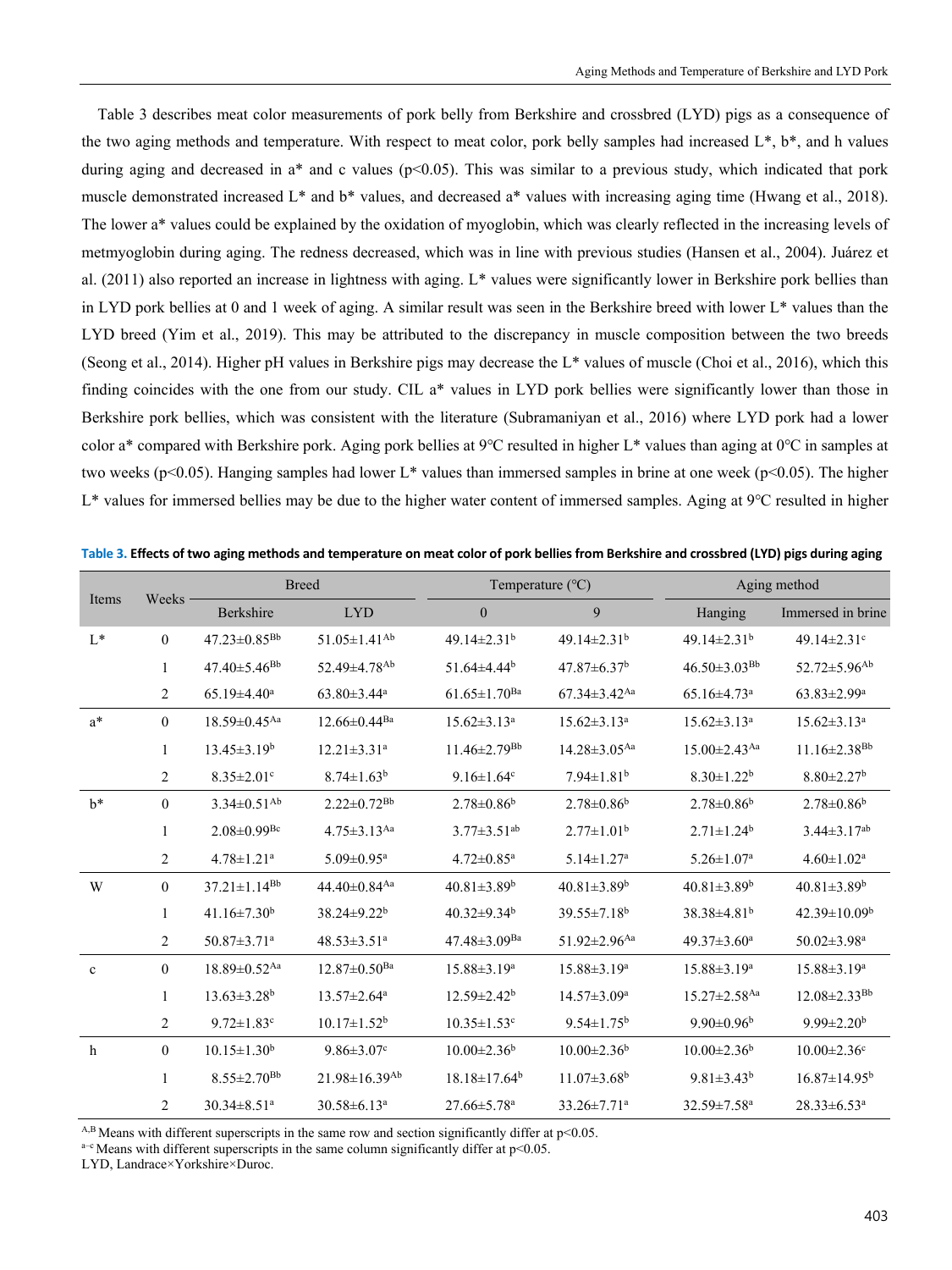a\* values than aging at 0℃ in samples at one week (p<0.05). Hanging samples showed higher a\* values than immersed samples at one week (p<0.05). Aging at  $9^{\circ}$ C resulted in higher W values than aging at  $0^{\circ}$ C in samples at 2 weeks (p<0.05). Our results indicated that aging methods did not negatively affect color.

Table 4 describes texture profiles of pork belly from Berkshire and crossbred (LYD) pigs as a consequence of the two aging methods and temperature. Hardness values in Berkshire pork bellies were significantly higher than those in LYD pork bellies at one and two weeks of age. Aging temperature did not adversely affect the texture profile, and elevated aging temperatures could shorten aging periods. Hanging samples showed higher hardness values than immersed samples at two weeks ( $p\leq 0.05$ ). Cohesiveness values in Berkshire pork bellies were significantly higher than those in LYD pork bellies at 0 week. Effects of the two aging methods until one week of aging (p>0.05) did not significantly differ. However, hanging samples showed higher hardness, cohesiveness, gumminess, and adhesiveness values than immersed samples at 2 weeks  $(p<0.05)$ .

**Table 4. Effects of two aging methods and temperature on texture profile of pork bellies from Berkshire and crossbred (LYD) pigs during aging** 

|                       |                  | <b>Breed</b>                   |                               | Temperature (°C)              |                               | Aging method                 |                               |
|-----------------------|------------------|--------------------------------|-------------------------------|-------------------------------|-------------------------------|------------------------------|-------------------------------|
| Items                 | Weeks            | Berkshire                      | <b>LYD</b>                    | $\mathbf{0}$                  | 9                             | Hanging                      | Immersed in<br>brine          |
| Hardness (kg)         | $\boldsymbol{0}$ | $0.44 \pm 0.02^{Bb}$           | $0.49 \pm 0.02$ <sup>Aa</sup> | $0.46 \pm 0.03$ <sup>a</sup>  | $0.46 \pm 0.03$               | $0.46 \pm 0.03$              | $0.46 \pm 0.03$ <sup>a</sup>  |
|                       | $\mathbf{1}$     | $0.52 \pm 0.04$ <sup>Aa</sup>  | $0.41 \pm 0.07^{Bb}$          | $0.48 \pm 0.07$ <sup>a</sup>  | $0.47 + 0.08$                 | $0.45 \pm 0.08$              | $0.49 \pm 0.07^{\rm a}$       |
|                       | $\overline{2}$   | $0.47 \pm 0.09$ <sup>Aab</sup> | $0.40 \pm 0.03^{Bb}$          | $0.41 \pm 0.05^b$             | $0.46 \pm 0.09$               | $0.47 \pm 0.09^{\rm A}$      | $0.40 \pm 0.03^{Bb}$          |
| Surface hardness (kg) | $\boldsymbol{0}$ | $0.44 \pm 0.02^{Bb}$           | $0.46 \pm 0.03$ <sup>Aa</sup> | $0.45 \pm 0.02^{\text{ab}}$   | $0.45 \pm 0.02$               | $0.45 \pm 0.02$              | $0.45 \pm 0.02^a$             |
|                       | 1                | $0.51 \pm 0.05$ <sup>Aa</sup>  | $0.41{\pm}0.07^{\text{Bb}}$   | $0.48 \pm 0.07^{\rm a}$       | $0.45 \pm 0.08$               | $0.45 \pm 0.08$              | $0.47{\pm}0.07^{\mathrm{a}}$  |
|                       | $\overline{c}$   | $0.47 \pm 0.09$ Aab            | $0.40 \pm 0.03^{Bb}$          | $0.41 \pm 0.05^{\rm b}$       | $0.46 \pm 0.09$               | $0.47 \pm 0.09$ <sup>A</sup> | $0.40 \pm 0.03^{Bb}$          |
| Cohesiveness (%)      | $\boldsymbol{0}$ | $0.56 \pm 0.01$ <sup>Aa</sup>  | $0.52 \pm 0.00^{\rm B}$       | $0.54 \pm 0.02$               | $0.54 \pm 0.02^a$             | $0.54 \pm 0.02$              | $0.54 \pm 0.02^a$             |
|                       | $\mathbf{1}$     | $0.55 \pm 0.03$ <sup>a</sup>   | $0.61 \pm 0.24$               | $0.66 \pm 0.24$               | $0.52 \pm 0.04$ <sup>ab</sup> | $0.66 \pm 0.24$              | $0.52 \pm 0.05^{ab}$          |
|                       | $\overline{c}$   | $0.52 \pm 0.03^b$              | $0.52 \pm 0.06$               | $0.54 \pm 0.05$               | $0.50 \pm 0.04^b$             | $0.54 \pm 0.05^{\text{A}}$   | $0.49 \pm 0.03^{Bb}$          |
| Springiness (mm)      | $\boldsymbol{0}$ | $1.00 \pm 0.00$                | $1.02 \pm 0.03^b$             | $1.01 \pm 0.02^b$             | $1.01 \pm 0.02$               | $1.01 \pm 0.02^b$            | $1.01 \pm 0.02$               |
|                       | 1                | $1.01 \pm 0.02$                | $1.19 \pm 0.41$ <sup>a</sup>  | $1.26 \pm 0.47$ <sup>a</sup>  | $1.01 \pm 0.02$               | $1.27 \pm 0.47$ <sup>a</sup> | $1.00 \pm 0.01$               |
|                       | $\overline{2}$   | $1.01 \pm 0.02$                | $1.04 \pm 0.06$ <sup>ab</sup> | $1.03 \pm 0.06$ <sup>ab</sup> | $1.01 \pm 0.02$               | $1.04 \pm 0.06^b$            | $1.01 \pm 0.02$               |
| Gumminess (kg)        | $\boldsymbol{0}$ | $0.24 \pm 0.01^{Bb}$           | $0.25 \pm 0.01^{\rm A}$       | $0.25 \pm 0.01^b$             | $0.25 \pm 0.01$               | $0.25 \pm 0.01$              | $0.25 \pm 0.01^a$             |
|                       | 1                | $0.28 \pm 0.03$ <sup>a</sup>   | $0.26 \pm 0.13$               | $0.31 \pm 0.11$ <sup>a</sup>  | $0.24 \pm 0.05$               | $0.30 \pm 0.12$              | $0.26 \pm 0.05^a$             |
|                       | $\overline{c}$   | $0.25 \pm 0.05^{Ab}$           | $0.21 \pm 0.03^{\rm B}$       | $0.22 \pm 0.04^b$             | $0.23 \pm 0.06$               | $0.26 \pm 0.05^{\rm A}$      | $0.20 \pm 0.02$ <sup>Bb</sup> |
| Chewiness (kg, mm)    | $\boldsymbol{0}$ | $0.25 \pm 0.01$ <sup>b</sup>   | $0.26 \pm 0.01$               | $0.25 \pm 0.01$ <sup>b</sup>  | $0.25 \pm 0.01$               | $0.25 \pm 0.01$ <sup>b</sup> | $0.25 \pm 0.01$ <sup>a</sup>  |
|                       | $\mathbf{1}$     | $0.28 \pm 0.02^a$              | $0.35 \pm 0.34$               | $0.44 \pm 0.33$ <sup>a</sup>  | $0.25 \pm 0.05$               | $0.42 \pm 0.34$ <sup>a</sup> | $0.26 \pm 0.05^{\text{a}}$    |
|                       | $\overline{c}$   | $0.25 \pm 0.05^b$              | $0.22 \pm 0.05$               | $0.23 \pm 0.05^b$             | $0.23 \pm 0.06$               | $0.27 \pm 0.05^b$            | $0.20{\pm}0.02^{\mathrm{b}}$  |
| Adhesiveness (kgf)    | $\boldsymbol{0}$ | $0.06 \pm 0.01^{Bb}$           | $0.09 \pm 0.02$ <sup>Aa</sup> | $0.08 \pm 0.02$               | $0.08 + 0.02$                 | $0.08 + 0.02$                | $0.08 \pm 0.02$ <sup>ab</sup> |
|                       | 1                | $0.09 \pm 0.02$ <sup>Aa</sup>  | $0.07 \pm 0.02$ <sup>Bb</sup> | $0.08 \pm 0.01$               | $0.08 \pm 0.03$               | $0.08 \pm 0.03$              | $0.08 \pm 0.01$ <sup>a</sup>  |
|                       | 2                | $0.08 \pm 0.01$ <sup>b</sup>   | $0.07 \pm 0.01^b$             | $0.07 \pm 0.01$               | $0.07 \pm 0.01$               | $0.08 \pm 0.01^{\mathrm{A}}$ | $0.07 \pm 0.01^{\mathrm{Bb}}$ |

<sup>A,B</sup> Means with different superscripts in the same row and section significantly differ at p<0.05.  $a-e$  Means with different superscripts in the same column significantly differ at p<0.05.

LYD, Landrace×Yorkshire×Duroc.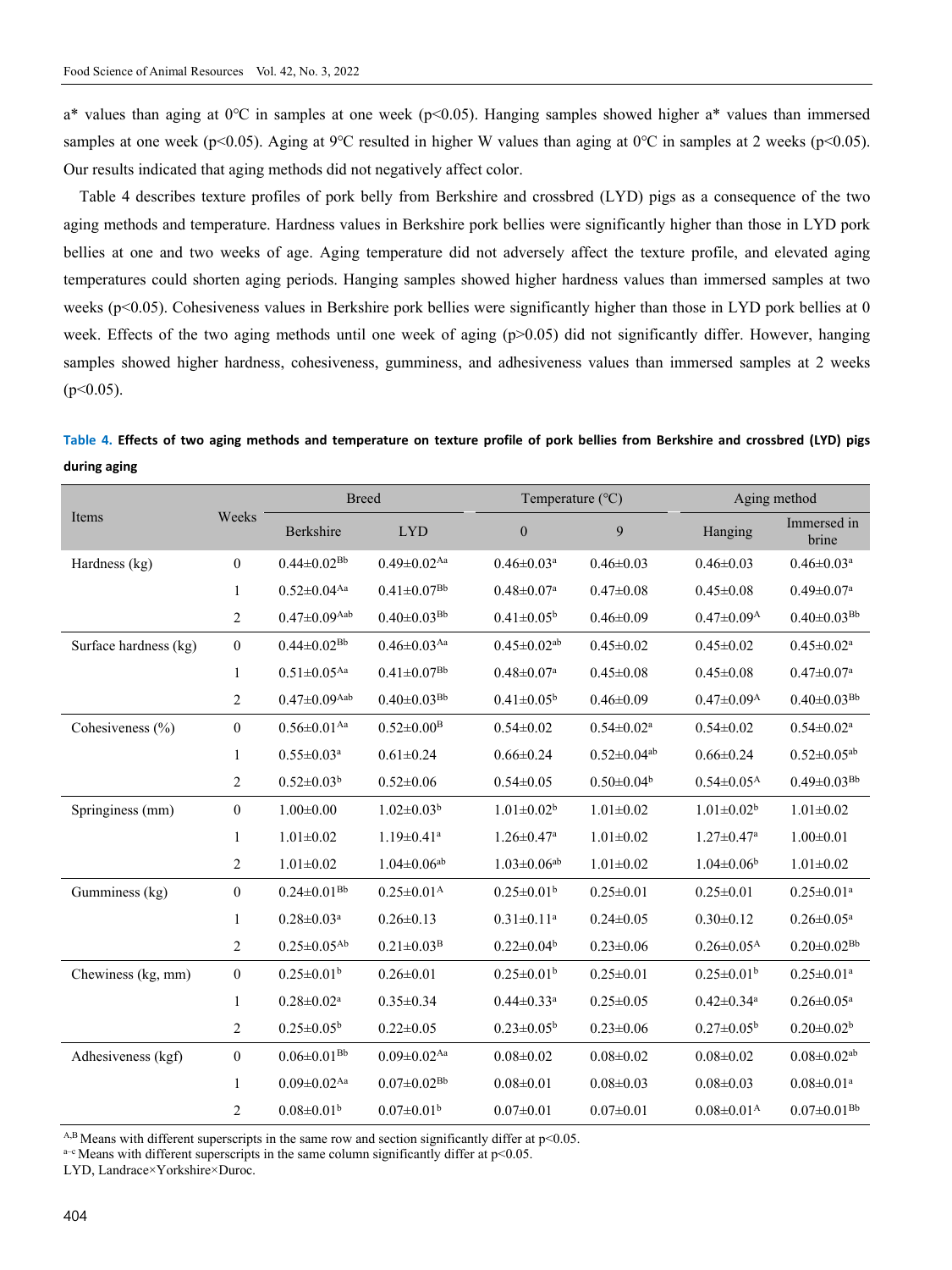Amino acid composition in the belly parts of Berkshire and crossbred (LYD) pigs as a result of the two aging methods and temperature are presented in Table 5. With the exception of a few amino acids, differences in amino acid composition between Berkshire and crossbred (LYD) pigs were significant in the belly cuts. The free amino acid carnosine had the highest concentration in the pork belly, with taurine, glutamic acid, alanine, leucine, and carnosine were the most abundant free amino acids in pork belly. LYD pigs had higher percentages of essential amino acids, sweet tasting amino acids, aromatic amino acids, and bitter amino acids in bellies compared to Berkshire samples at 0 week (p<0.05). Berkshire pigs had a higher percentage of flavorful amino acids than LYD samples during aging (p<0.05). Although aging at 9℃ resulted in a higher percentage of flavorful amino acids and sweet tasting amino acids than aging at 0℃ in samples at one and two weeks  $(p<0.05)$ , the mechanism responsible for this phenomenon was investigated further. Expectedly, the free amino acid content of pork bellies was not significantly affected by the aging method; however, those of belly muscles increased as the aging period increased (p<0.05). Moya et al. (2001) also reported that samples of pork loin contained higher amounts of free amino acids after aging. Free amino acids are potent flavor precursors that may contribute characteristic taste through the Maillard reaction in meat (Koutsidis et al., 2008). Although several amino acids contribute to an unpleasant taste, free amino acids are vital contributors to the pleasant flavor of cooked meat (Koutsidis et al., 2008). Our study concluded that the free amino acid content of pork bellies was affected by pig genotypes, and aging temperature. However, it should be further examined how aging temperature affect the free amino acid.

| Table 5. Effects of two aging methods and temperature on amino acid composition of pork bellies from Berkshire and crossbred (LYD) |  |
|------------------------------------------------------------------------------------------------------------------------------------|--|
| pigs during aging                                                                                                                  |  |

|                 |                  | <b>Breed</b>                  |                               | Temperature (°C)              |                               | Aging method                  |                              |
|-----------------|------------------|-------------------------------|-------------------------------|-------------------------------|-------------------------------|-------------------------------|------------------------------|
| Free amino acid | Weeks            | Berkshire                     | <b>LYD</b>                    | $\boldsymbol{0}$              | 9                             | Hanging                       | Immersed in<br>brine         |
| Taurine         | $\mathbf{0}$     | $5.24 \pm 0.00^{Ba}$          | $7.86 \pm 0.00$ <sup>Aa</sup> | $6.55 \pm 1.51$               | $6.55 \pm 1.51$ <sup>a</sup>  | $6.55 \pm 1.51$ <sup>a</sup>  | $6.55 \pm 1.51$              |
|                 | 1                | $4.40\pm0.89$ <sup>Bab</sup>  | 5.94 $\pm$ 1.15 <sup>Ab</sup> | $5.62 \pm 1.51$               | $4.73 \pm 0.95$ <sup>ab</sup> | $5.00 \pm 0.75$ <sup>ab</sup> | $5.34 \pm 1.74$              |
|                 | 2                | $3.85 \pm 0.82$ <sup>Bb</sup> | $5.32 \pm 0.20$ <sup>Ab</sup> | $4.83 \pm 0.94$               | $4.34 \pm 1.06^b$             | $4.44 \pm 1.14^b$             | $4.74 \pm 0.89$              |
| Aspartic acid   | $\boldsymbol{0}$ | $1.36 \pm 0.00$ <sup>Aa</sup> | $1.25 \pm 0.00^{Ba}$          | $1.31 \pm 0.06^a$             | $1.31 \pm 0.06^a$             | $1.31 \pm 0.06^a$             | $1.31 \pm 0.06^a$            |
|                 | 1                | $0.63 \pm 0.23^b$             | $0.72 \pm 0.28$ <sup>b</sup>  | $0.86 \pm 0.19$ <sup>Ab</sup> | $0.49 \pm 0.09$ <sup>Bb</sup> | $0.64 \pm 0.26$ <sup>b</sup>  | $0.71 \pm 0.25^b$            |
|                 | $\overline{2}$   | $0.36 \pm 0.16$ <sup>c</sup>  | $0.38 \pm 0.31$ <sup>b</sup>  | $0.49 \pm 0.20$ <sup>c</sup>  | $0.24 \pm 0.20$ <sup>c</sup>  | $0.36 \pm 0.08$ c             | $0.37 \pm 0.34$ <sup>b</sup> |
| Threonine       | $\mathbf{0}$     | $0.81 \pm 0.00$ <sup>Bc</sup> | $0.99 \pm 0.00$ <sup>Ac</sup> | $0.90 \pm 0.10$ <sup>c</sup>  | $0.90 \pm 0.10$ <sup>c</sup>  | $0.90 \pm 0.10$ <sup>c</sup>  | $0.90 \pm 0.10$ <sup>c</sup> |
|                 | $\mathbf{1}$     | $1.36 \pm 0.20^b$             | $1.48 \pm 0.23^b$             | $1.25 \pm 0.09^{Bb}$          | $1.59 \pm 0.14$ <sup>Ab</sup> | $1.42 \pm 0.26^b$             | $1.42 \pm 0.19^b$            |
|                 | $\overline{c}$   | $2.01 \pm 0.44$ <sup>a</sup>  | $2.03 \pm 0.34$ <sup>a</sup>  | $1.71 \pm 0.12$ <sup>Ba</sup> | $2.33 \pm 0.20$ <sup>Aa</sup> | $2.13 \pm 0.43^a$             | $1.92 \pm 0.31$ <sup>a</sup> |
| Serine          | $\boldsymbol{0}$ | $0.76 \pm 0.00$ <sup>Bc</sup> | $0.84 \pm 0.00$ <sup>Ac</sup> | $0.80 \pm 0.05$ <sup>c</sup>  | $0.80 \pm 0.05$ c             | $0.80 \pm 0.05$ <sup>c</sup>  | $0.80 \pm 0.05$ <sup>c</sup> |
|                 | $\mathbf{1}$     | $1.54 \pm 0.11$ <sup>b</sup>  | $1.66 \pm 0.23$ <sup>b</sup>  | $1.49 \pm 0.09^b$             | $1.71 \pm 0.18$ <sup>b</sup>  | $1.55 \pm 0.17$ <sup>b</sup>  | $1.65 \pm 0.20^b$            |
|                 | $\overline{2}$   | $1.97 \pm 0.17$ <sup>a</sup>  | $2.02 \pm 0.14$ <sup>a</sup>  | $1.92 \pm 0.11$ <sup>a</sup>  | $2.07 \pm 0.15^a$             | $2.01 \pm 0.13$ <sup>a</sup>  | $1.98 \pm 0.18^a$            |
| Asparagine      | $\mathbf{0}$     | $0.28 \pm 0.00^b$             | $0.28 \pm 0.00$ c             | $0.28 \pm 0.00$ <sup>c</sup>  | $0.28 \pm 0.00^b$             | $0.28 \pm 0.00^b$             | $0.28 \pm 0.00$ <sup>c</sup> |
|                 | $\mathbf{1}$     | $0.62 \pm 0.09^{\text{a}}$    | $0.66 \pm 0.09^b$             | $0.57 \pm 0.06^{Bb}$          | $0.71 \pm 0.04$ <sup>Aa</sup> | $0.62 \pm 0.09^a$             | $0.66 \pm 0.09^b$            |
|                 | $\overline{2}$   | $0.69 \pm 0.12^a$             | $0.84 \pm 0.13$ <sup>a</sup>  | $0.73 \pm 0.02^a$             | $0.80 \pm 0.21$ <sup>a</sup>  | $0.72 \pm 0.16^a$             | $0.82 \pm 0.12^a$            |
| Glutamic acid   | $\boldsymbol{0}$ | $1.43 \pm 0.00$ <sup>Ac</sup> | $1.39 \pm 0.00^{Bb}$          | $1.41 \pm 0.02^b$             | $1.41 \pm 0.02$ <sup>c</sup>  | $1.41 \pm 0.02^b$             | $1.41 \pm 0.02$ <sup>c</sup> |
|                 | 1                | $2.85 \pm 0.09^b$             | $2.44 \pm 0.44^b$             | $2.47 \pm 0.47$ <sup>a</sup>  | $2.82 \pm 0.11^b$             | $2.70 \pm 0.39$ <sup>ab</sup> | $2.58 \pm 0.39^b$            |
|                 | $\overline{2}$   | $4.22 \pm 1.15^a$             | $3.79 \pm 1.39$ <sup>a</sup>  | $3.01 \pm 0.59$ <sup>Ba</sup> | $5.01 \pm 0.63$ <sup>Aa</sup> | $4.20 \pm 1.64$ <sup>a</sup>  | $3.82 \pm 0.78$ <sup>a</sup> |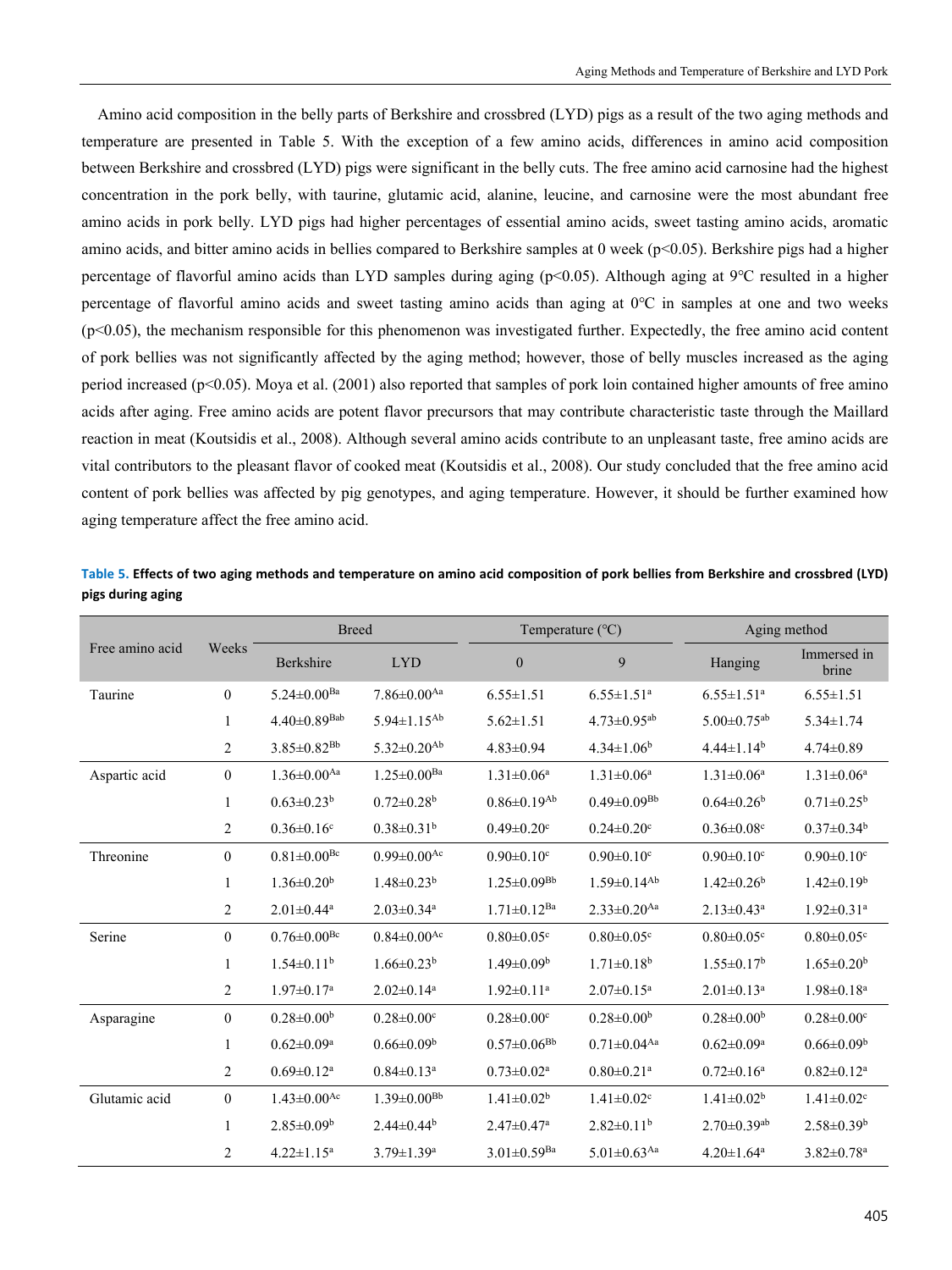|                 |                  | <b>Breed</b>                  |                               | Temperature (°C)              |                                | Aging method                 |                               |
|-----------------|------------------|-------------------------------|-------------------------------|-------------------------------|--------------------------------|------------------------------|-------------------------------|
| Free amino acid | Weeks            | Berkshire                     | <b>LYD</b>                    | $\boldsymbol{0}$              | 9                              | Hanging                      | Immersed in<br>brine          |
| Glycine         | $\boldsymbol{0}$ | $2.06 \pm 0.00^{\rm A}$       | $1.75 \pm 0.00^{Bb}$          | $1.91 \pm 0.18$               | $1.91 \pm 0.18$ <sup>b</sup>   | $1.91 \pm 0.18$ <sup>b</sup> | $1.91 \pm 0.18$ <sup>b</sup>  |
|                 | 1                | $2.30 \pm 0.32$               | $2.17 \pm 0.26^a$             | $2.04 \pm 0.25^{\rm B}$       | $2.44 \pm 0.12$ <sup>Aa</sup>  | $2.37 \pm 0.23$ <sup>a</sup> | $2.11 \pm 0.29$ <sup>ab</sup> |
|                 | $\overline{c}$   | $2.41 \pm 0.32$               | $2.33 \pm 0.12^a$             | $2.20 \pm 0.16^B$             | $2.54 \pm 0.14$ <sup>Aa</sup>  | $2.30 \pm 0.25$ <sup>a</sup> | $2.44 \pm 0.22$ <sup>a</sup>  |
| Alanine         | $\boldsymbol{0}$ | $4.29 \pm 0.00^{Bb}$          | $5.32 \pm 0.00^{Ab}$          | $4.81 \pm 0.59$               | $4.81 \pm 0.59$ <sup>b</sup>   | $4.81 \pm 0.59$ <sup>b</sup> | $4.81 \pm 0.59$ <sup>b</sup>  |
|                 | 1                | $5.31 \pm 0.42$ <sup>Ba</sup> | $6.39 \pm 0.45$ <sup>Aa</sup> | $5.55 \pm 0.62$               | $6.15 \pm 0.74$ <sup>a</sup>   | $5.98 \pm 0.60^a$            | $5.72 \pm 0.88$ <sup>ab</sup> |
|                 | $\overline{c}$   | $5.67 \pm 0.51$ <sup>Ba</sup> | $6.67 \pm 0.36$ <sup>Aa</sup> | $5.82 \pm 0.68$               | $6.52 \pm 0.53$ <sup>a</sup>   | $6.20{\pm}0.86^{\mathrm{a}}$ | $6.14 \pm 0.56$ <sup>a</sup>  |
| Citrulline      | $\boldsymbol{0}$ | $0.25 \pm 0.00^{\rm Bc}$      | $0.44 \pm 0.00^{Ab}$          | $0.35 \pm 0.11$ <sup>b</sup>  | $0.35 \pm 0.11$ <sup>b</sup>   | $0.35 \pm 0.11$ <sup>c</sup> | $0.35 \pm 0.11$ <sup>b</sup>  |
|                 | $\mathbf{1}$     | $0.54 \pm 0.26^b$             | $0.47 \pm 0.19^b$             | $0.52 \pm 0.21$ <sup>b</sup>  | $0.50 \pm 0.25^b$              | $0.63 \pm 0.18^b$            | $0.39 \pm 0.19^b$             |
|                 | $\overline{c}$   | $0.88{\pm}0.08^{\mathrm{a}}$  | $0.85 \pm 0.05^{\text{a}}$    | $0.83 \pm 0.07^{\rm a}$       | $0.90 \pm 0.03$ <sup>a</sup>   | $0.90 \pm 0.06^a$            | $0.83{\pm}0.06^{\mathrm{a}}$  |
| Valine          | $\boldsymbol{0}$ | $0.96 \pm 0.00^{\rm Bc}$      | $0.97 \pm 0.00$ <sup>Ac</sup> | $0.97 \pm 0.01$ c             | $0.97 \pm 0.01$ c              | $0.97 \pm 0.01$ c            | $0.97 \pm 0.01$ c             |
|                 | $\mathbf{1}$     | $1.69 \pm 0.13^b$             | $1.72 \pm 0.26$ <sup>b</sup>  | $1.57 \pm 0.13^{Bb}$          | $1.85 \pm 0.12^{Ab}$           | $1.71 \pm 0.27$ <sup>b</sup> | $1.70 \pm 0.11$ <sup>b</sup>  |
|                 | $\overline{c}$   | $2.50 \pm 0.54$ <sup>a</sup>  | $2.42 \pm 0.48$ <sup>a</sup>  | $2.07 \pm 0.18$ <sup>Ba</sup> | $2.84 \pm 0.31$ <sup>Aa</sup>  | $2.58 \pm 0.62^a$            | $2.33 \pm 0.32$ <sup>a</sup>  |
| Cystine         | $\boldsymbol{0}$ | $0.00 \pm 0.00^b$             | $0.00 \pm 0.00^b$             | $0.00 \pm 0.00^b$             | $0.00 \pm 0.00^b$              | $0.00 \pm 0.00^b$            | $0.00 \pm 0.00^b$             |
|                 | $\mathbf{1}$     | $0.14 \pm 0.22$ <sup>b</sup>  | $0.16 \pm 0.20$ <sup>ab</sup> | $0.27 \pm 0.22$ <sup>ab</sup> | $0.04 \pm 0.07$ <sup>b</sup>   | $0.13 \pm 0.22$ <sup>b</sup> | $0.17 \pm 0.20$ <sup>ab</sup> |
|                 | $\overline{c}$   | $0.47 \pm 0.21$ <sup>a</sup>  | $0.39 \pm 0.28$ <sup>a</sup>  | $0.42 \pm 0.31$ <sup>a</sup>  | $0.44 \pm 0.18$ <sup>a</sup>   | $0.50 \pm 0.16^a$            | $0.36 \pm 0.29$ <sup>a</sup>  |
| Methionine      | $\boldsymbol{0}$ | $0.40\pm0.00$ <sup>c</sup>    | $0.40 \pm 0.00^b$             | $0.40 \pm 0.00^b$             | $0.40\pm0.00$ <sup>c</sup>     | $0.40 \pm 0.00^b$            | $0.40 \pm 0.00^b$             |
|                 | $\mathbf{1}$     | $0.96 \pm 0.08$ <sup>b</sup>  | $1.04 \pm 0.19^a$             | $1.03 \pm 0.19^a$             | $0.96 \pm 0.08$ <sup>b</sup>   | $0.93 \pm 0.07$ <sup>b</sup> | $1.07 \pm 0.17$ <sup>a</sup>  |
|                 | 2                | $1.62 \pm 0.48$ <sup>a</sup>  | $1.26 \pm 0.43$ <sup>a</sup>  | $1.20 \pm 0.34$ <sup>a</sup>  | $1.68 \pm 0.50^a$              | $1.65 \pm 0.60^a$            | $1.23 \pm 0.19^a$             |
| Isoleucine      | $\boldsymbol{0}$ | $0.60\pm0.00$ <sup>Ac</sup>   | $0.56 \pm 0.00 ^\mathrm{Bc}$  | $0.58 \pm 0.02$ <sup>c</sup>  | $0.58{\pm}0.02^{\rm c}$        | $0.58 \pm 0.02$ <sup>c</sup> | $0.58 \pm 0.02$ <sup>c</sup>  |
|                 | $\mathbf{1}$     | $1.26 \pm 0.09^b$             | $1.17 \pm 0.13^b$             | $1.15 \pm 0.13^b$             | $1.28 \pm 0.05^b$              | $1.18 \pm 0.17$ <sup>b</sup> | $1.24 \pm 0.04^b$             |
|                 | 2                | $2.00 \pm 0.39$ <sup>a</sup>  | $1.69 \pm 0.45^a$             | $1.59 \pm 0.30^a$             | $2.10 \pm 0.40^a$              | $2.01 \pm 0.58$ <sup>a</sup> | $1.69 \pm 0.13^a$             |
| Leucine         | $\boldsymbol{0}$ | $1.16 \pm 0.00$ <sup>Ac</sup> | $1.11 \pm 0.00$ <sup>Bc</sup> | $1.14 \pm 0.03$ <sup>c</sup>  | $1.14 \pm 0.03$ <sup>c</sup>   | $1.14 \pm 0.03$ <sup>c</sup> | $1.14 \pm 0.03$ <sup>c</sup>  |
|                 | 1                | $2.35 \pm 0.17^b$             | $2.15 \pm 0.27$ <sup>b</sup>  | $2.09 \pm 0.23$ <sup>b</sup>  | $2.41 \pm 0.12^b$              | $2.25 \pm 0.32^b$            | $2.25 \pm 0.17^b$             |
|                 | 2                | $3.47 \pm 0.69$ <sup>a</sup>  | $3.14 \pm 0.75$ <sup>a</sup>  | $2.80 \pm 0.37$ <sup>Ba</sup> | $3.82 \pm 0.54$ <sup>Aa</sup>  | $3.50 \pm 0.97$ <sup>a</sup> | $3.12 \pm 0.29$ <sup>a</sup>  |
| Tyrosine        | $\mathbf{0}$     | $0.79 \pm 0.00^{\rm B}$       | $0.83 \pm 0.00^{\rm A}$       | $0.81 \pm 0.02^b$             | $0.81 \pm 0.02^a$              | $0.81 \pm 0.02$              | $0.81{\pm}0.02$               |
|                 | 1                | $0.89 \pm 0.68$               | $0.82 \pm 0.41$               | $1.31 \pm 0.22$ <sup>Aa</sup> | $0.40 \pm 0.20^{Bb}$           | $0.76 \pm 0.54$              | $0.96 \pm 0.57$               |
|                 | $\overline{c}$   | $1.08 \pm 0.70$               | $0.95 \pm 0.53$               | $1.45 \pm 0.37$ <sup>Aa</sup> | $0.58 \pm 0.35$ <sup>Bab</sup> | $1.25 \pm 0.53$              | $0.78 \pm 0.58$               |
| Phenylalanine   | $\boldsymbol{0}$ | $1.14 \pm 0.00^{\rm Bc}$      | $1.18 \pm 0.00^{Ab}$          | $1.16 \pm 0.02$ <sup>c</sup>  | $1.16 \pm 0.02$ <sup>c</sup>   | $1.16 \pm 0.02$ <sup>c</sup> | $1.16 \pm 0.02$ <sup>c</sup>  |
|                 | $\mathbf{1}$     | $1.78 \pm 0.09^b$             | $1.66 \pm 0.22^b$             | $1.64 \pm 0.20^b$             | $1.80 \pm 0.09^b$              | $1.76 \pm 0.13^b$            | $1.68 \pm 0.21$ <sup>b</sup>  |
|                 | $\overline{2}$   | $2.42 \pm 0.44^a$             | $2.42 \pm 0.49^{\mathrm{a}}$  | $2.10{\pm}0.28^\text{Ba}$     | $2.74 \pm 0.29$ <sup>Aa</sup>  | $2.47 \pm 0.61$ <sup>a</sup> | $2.38 \pm 0.25$ <sup>a</sup>  |
| Lysine          | $\boldsymbol{0}$ | $1.09 \pm 0.00^{\rm B}$       | $1.18 \pm 0.00^{\rm A}$       | $1.14 \pm 0.05$ <sup>c</sup>  | $1.14 \pm 0.05$ <sup>ab</sup>  | $1.14 \pm 0.05$              | $1.14 \pm 0.05$               |
|                 | $\mathbf{1}$     | $1.35 \pm 0.64$               | $1.73 \pm 0.50$               | $1.78 \pm 0.12^b$             | $1.30 \pm 0.77$ <sup>a</sup>   | $1.34 \pm 0.67$              | $1.75 \pm 0.44$               |
|                 | $\overline{c}$   | $1.25 \pm 1.09$               | $1.51 \pm 0.97$               | $2.26 \pm 0.13$ <sup>Aa</sup> | $0.50 \pm 0.30^{Bb}$           | $1.30 \pm 1.13$              | $1.46 \pm 0.94$               |
| Histidine       | $\boldsymbol{0}$ | $0.21 \pm 0.00$ <sup>Bc</sup> | $0.26 \pm 0.00$ <sup>Ab</sup> | $0.24 \pm 0.03$ <sup>c</sup>  | $0.24 \pm 0.03$ <sup>c</sup>   | $0.24 \pm 0.03$ <sup>c</sup> | $0.24 \pm 0.03$ <sup>c</sup>  |
|                 | $\mathbf{1}$     | $0.53 \pm 0.07$ <sup>b</sup>  | $0.55 \pm 0.10^a$             | $0.47 \pm 0.02^{Bb}$          | $0.61 \pm 0.04$ <sup>Ab</sup>  | $0.55 \pm 0.10^b$            | $0.53 \pm 0.07$ <sup>b</sup>  |
|                 | $\overline{2}$   | $0.71{\pm}0.15^{\mathrm{a}}$  | $0.69{\pm}0.12^{\mathrm{a}}$  | $0.59{\pm}0.03^{\mathrm{a}}$  | $0.81{\pm}0.07^{\mathrm{a}}$   | $0.74 \pm 0.15^{\mathrm{a}}$ | $0.66 \pm 0.11$ <sup>a</sup>  |

### **Table 5. Effects of two aging methods and temperature on amino acid composition of pork bellies from Berkshire and crossbred (LYD) pigs during aging (continued)**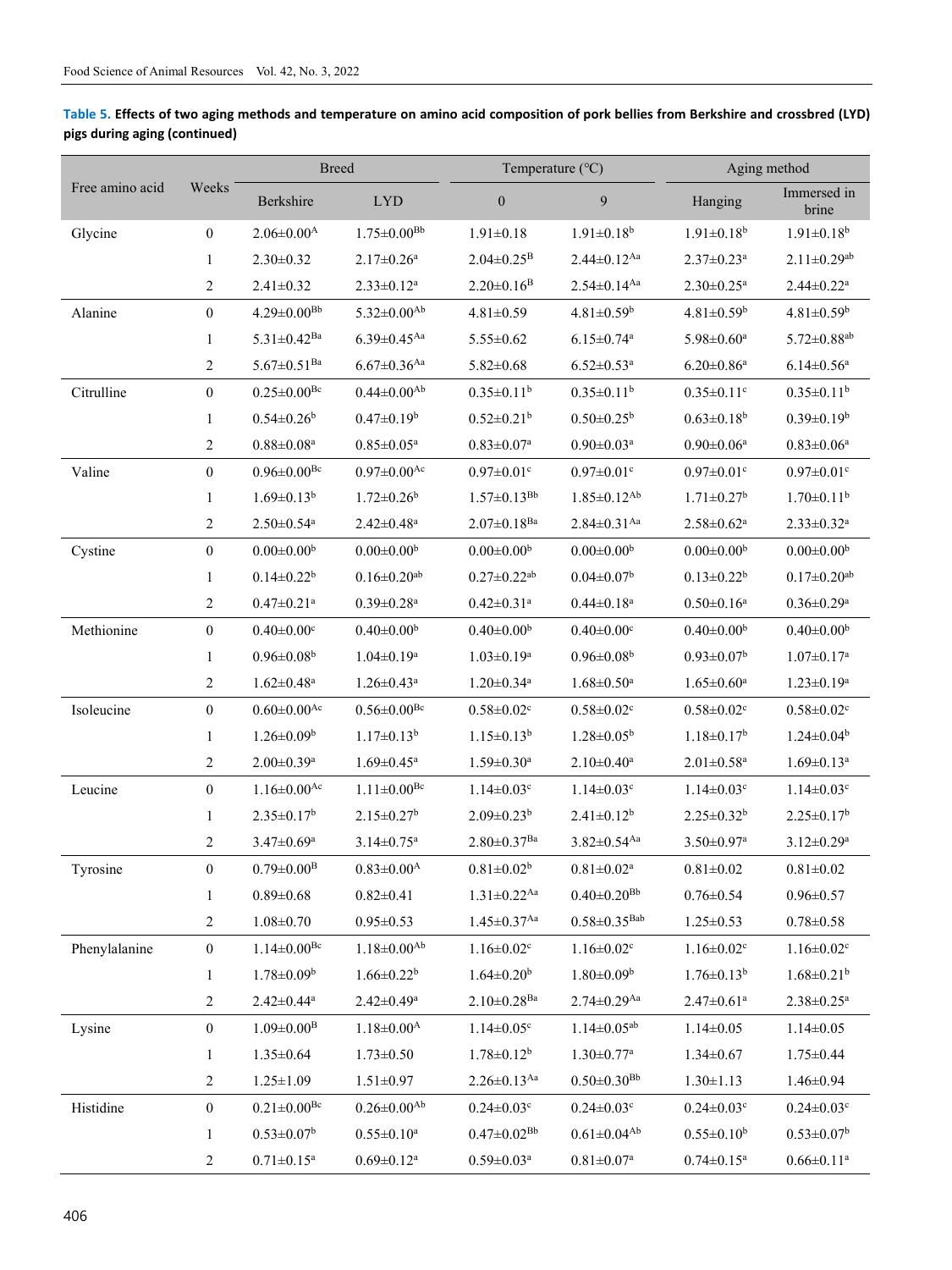|                 |                  | <b>Breed</b>                   |                               |                                | Temperature (°C)               | Aging method                  |                               |
|-----------------|------------------|--------------------------------|-------------------------------|--------------------------------|--------------------------------|-------------------------------|-------------------------------|
| Free amino acid | Weeks            | <b>Berkshire</b>               | <b>LYD</b>                    | $\boldsymbol{0}$               | 9                              | Hanging                       | Immersed in<br>brine          |
| Carnosine       | $\boldsymbol{0}$ | $71.02 \pm 0.00$ <sup>Aa</sup> | $67.63 \pm 0.00^{Ba}$         | $69.32 \pm 1.96^a$             | $69.32 \pm 1.96^a$             | $69.32 \pm 1.96^a$            | $69.32 \pm 1.96^a$            |
|                 | $\mathbf{1}$     | $64.32 \pm 2.02^b$             | $61.27 \pm 2.28$ <sup>b</sup> | $63.28 \pm 2.50^b$             | $62.31 \pm 2.93$ <sup>b</sup>  | $62.70 \pm 1.97$ <sup>b</sup> | $62.89\pm3.40^b$              |
|                 | $\boldsymbol{2}$ | 55.48±2.49 <sup>c</sup>        | 52.17±4.48 <sup>c</sup>       | 55.39±0.89c                    | 52.26±5.13 <sup>c</sup>        | 52.33±4.87c                   | 55.32±1.99c                   |
| Arginine        | $\boldsymbol{0}$ | $0.80 \pm 0.00^{\rm B}$        | $0.88 \pm 0.00^{\rm A}$       | $0.84 \pm 0.05$ <sup>c</sup>   | $0.84 \pm 0.05$                | $0.84 \pm 0.05$               | $0.84 \pm 0.05^{\rm b}$       |
|                 | $\mathbf{1}$     | $1.45 \pm 0.27$                | $1.54 \pm 0.43$               | $1.54 \pm 0.12^b$              | $1.45 \pm 0.49$                | $1.27 \pm 0.29$               | $1.72 \pm 0.22$ <sup>a</sup>  |
|                 | 2                | $1.35 \pm 0.77$                | $1.34 \pm 0.75$               | $1.90 \pm 0.07$ <sup>Aa</sup>  | $0.80 \pm 0.58$ <sup>B</sup>   | $1.37 \pm 0.72$               | $1.32 \pm 0.79$ <sup>ab</sup> |
| EAA             | $\boldsymbol{0}$ | $7.16 \pm 0.00$ <sup>Bc</sup>  | $7.53 \pm 0.00$ <sup>Ac</sup> | $7.35 \pm 0.21$ c              | $7.35 \pm 0.21$ <sup>c</sup>   | $7.35 \pm 0.21$ °             | $7.35 \pm 0.21$ <sup>c</sup>  |
|                 | $\mathbf{1}$     | $12.72 \pm 0.49$ <sup>b</sup>  | $13.03 \pm 1.31^b$            | $12.51 \pm 0.65^b$             | $13.24 \pm 1.11$ <sup>b</sup>  | $12.40 \pm 0.47$ <sup>b</sup> | $13.35 \pm 1.09^b$            |
|                 | $\boldsymbol{2}$ | $17.33 \pm 2.54$ <sup>a</sup>  | $16.49 \pm 1.53$ <sup>a</sup> | $16.21 \pm 1.41^a$             | $17.60 \pm 2.44^{\text{a}}$    | $17.73 \pm 2.58$ <sup>a</sup> | $16.08 \pm 0.91$ <sup>a</sup> |
| FAA             | $\boldsymbol{0}$ | $1.43 \pm 0.00$ <sup>Ac</sup>  | $1.39 \pm 0.00^{Bb}$          | $1.41 \pm 0.02^b$              | $1.41 \pm 0.02$ <sup>c</sup>   | $1.41 \pm 0.02^b$             | $1.41 \pm 0.02$ <sup>c</sup>  |
|                 | $\mathbf{1}$     | $2.85 \pm 0.09$ <sup>Ab</sup>  | $2.44 \pm 0.04$ <sup>Bb</sup> | $2.47 \pm 0.17$ <sup>Ba</sup>  | $2.82 \pm 0.11^{Ab}$           | $2.70 \pm 0.39$ <sup>ab</sup> | $2.58 \pm 0.39^b$             |
|                 | $\overline{c}$   | $4.22 \pm 0.15$ <sup>Aa</sup>  | $3.79 \pm 0.39$ <sup>Ba</sup> | $3.01 \pm 0.59$ <sup>Ba</sup>  | $5.01 \pm 0.63$ <sup>Aa</sup>  | $4.20 \pm 1.64$ <sup>a</sup>  | $3.82 \pm 0.78$ <sup>a</sup>  |
| <b>STAA</b>     | $\boldsymbol{0}$ | $7.92 \pm 0.00$ <sup>Bc</sup>  | $8.89 \pm 0.00$ <sup>Ac</sup> | $8.41 \pm 0.56$ <sup>c</sup>   | $8.41 \pm 0.56$ c              | $8.41 \pm 0.56$ <sup>b</sup>  | $8.41 \pm 0.56$ <sup>b</sup>  |
|                 | 1                | $10.51 \pm 0.79$ <sup>b</sup>  | $11.70 \pm 1.14^b$            | $10.33 \pm 0.58$ <sup>Bb</sup> | $11.88 \pm 0.96$ <sup>Ab</sup> | $11.32 \pm 1.05^a$            | $10.90 \pm 1.29^{\text{a}}$   |
|                 | $\boldsymbol{2}$ | $12.07 \pm 1.25^a$             | $13.05 \pm 0.88$ <sup>a</sup> | $11.65 \pm 0.75$ <sup>Ba</sup> | $13.46 \pm 0.50$ <sup>Aa</sup> | $12.64 \pm 1.38$ <sup>a</sup> | $12.47 \pm 1.03$ <sup>a</sup> |
| <b>SAA</b>      | $\boldsymbol{0}$ | $0.40 \pm 0.00$ <sup>c</sup>   | $0.40 \pm 0.00^b$             | $0.40 \pm 0.00^b$              | $0.40 \pm 0.00$ <sup>c</sup>   | $0.40 \pm 0.00$ <sup>c</sup>  | $0.40 \pm 0.00^b$             |
|                 | $\mathbf{1}$     | $1.10 \pm 0.25^b$              | $1.20 \pm 0.38$ <sup>a</sup>  | $1.30 \pm 0.37$ <sup>a</sup>   | $1.00 \pm 0.15^b$              | $1.06 \pm 0.25^b$             | $1.24 \pm 0.36$ <sup>a</sup>  |
|                 | 2                | $2.09 \pm 0.50$ <sup>a</sup>   | $1.65 \pm 0.66^a$             | $1.62 \pm 0.61$ <sup>a</sup>   | $2.12 \pm 0.53$ <sup>a</sup>   | $2.16 \pm 0.61$ <sup>a</sup>  | $1.58 \pm 0.47$ <sup>a</sup>  |
| <b>AAA</b>      | $\boldsymbol{0}$ | $1.93 \pm 0.00^{Bb}$           | $2.01 \pm 0.00$ <sup>Ac</sup> | $1.97 \pm 0.05^{\rm b}$        | $1.97 \pm 0.05^{\rm b}$        | $1.97 \pm 0.05^{\rm b}$       | $1.97 \pm 0.05^{\rm b}$       |
|                 | 1                | $2.67 \pm 0.71$ <sup>ab</sup>  | $2.49 \pm 0.23$ <sup>b</sup>  | $2.95 \pm 0.40$ <sup>Aa</sup>  | $2.20 \pm 0.20$ <sup>Bb</sup>  | $2.52 \pm 0.43^b$             | $2.63 \pm 0.62$ <sup>ab</sup> |
|                 | 2                | $3.50 \pm 0.75$ <sup>a</sup>   | $3.37 \pm 0.42^a$             | $3.55 \pm 0.55^{\text{a}}$     | $3.32 \pm 0.64^a$              | $3.72 \pm 0.51$ <sup>a</sup>  | $3.15 \pm 0.51$ <sup>a</sup>  |
| <b>BAA</b>      | $\boldsymbol{0}$ | $4.90\pm0.00^{Bc}$             | $5.08\pm0.00^{\rm Ac}$        | $4.99 \pm 0.10$ c              | $4.99 \pm 0.10$ c              | $4.99 \pm 0.10$ c             | $4.99 \pm 0.10$ c             |
|                 | 1                | $8.55 \pm 0.71$ <sup>b</sup>   | $8.49 \pm 0.62^b$             | $8.70 \pm 0.65^b$              | $8.35 \pm 0.62^b$              | $8.16 \pm 0.28$ <sup>b</sup>  | $8.89 \pm 0.68$ <sup>b</sup>  |
|                 | 2                | $11.67 \pm 2.31$ <sup>a</sup>  | $10.76 \pm 0.98$ <sup>a</sup> | $10.89 \pm 1.25^a$             | $11.54 \pm 2.24$ <sup>a</sup>  | $12.07 \pm 2.06^a$            | $10.37 \pm 0.83$ <sup>a</sup> |

**Table 5. Effects of two aging methods and temperature on amino acid composition of pork bellies from Berkshire and crossbred (LYD) pigs during aging (continued)** 

<sup>A,B</sup> Means with different superscripts in the same row and section significantly differ at p<0.05.  $a-e$  Means with different superscripts in the same column significantly differ at p<0.05.

LYD, Landrace×Yorkshire×Duroc; EAA, essential amino acid (threonine, valine, methionine, isoleucine, leucine, phenylalanine, histidine, lysine, arginine); FAA, flavorous amino acid (glutamic acid); STAA, sweet taste amino acid (threonine, serine, glycine, alanine); SAA, sulfur-containing amino acid (cysteine, methionine); AAA, aromatic amino acid (tyrosine, phenylalanine); BAA, bitter amino acid (valine, methionine, isoleucine, tyrosine, phenylalanine, histidine, arginine).

## **Conclusion**

Quality traits of pork belly were influenced by breed, temperature, and aging method. In particular, pig breed affected meat quality and amino acid composition. It is plausible that bellies from LYD pork present relatively desirable meat quality parameters with regard to lower pH, lipid oxidation, hardness, drip and purge loss, as well as higher lightness values. Our study showed that application of elevated aging temperatures could shorten aging time, while not negatively affecting meat quality, except for a higher VBN content in the bellies aged at 9℃. The aging method did not adversely influence the meat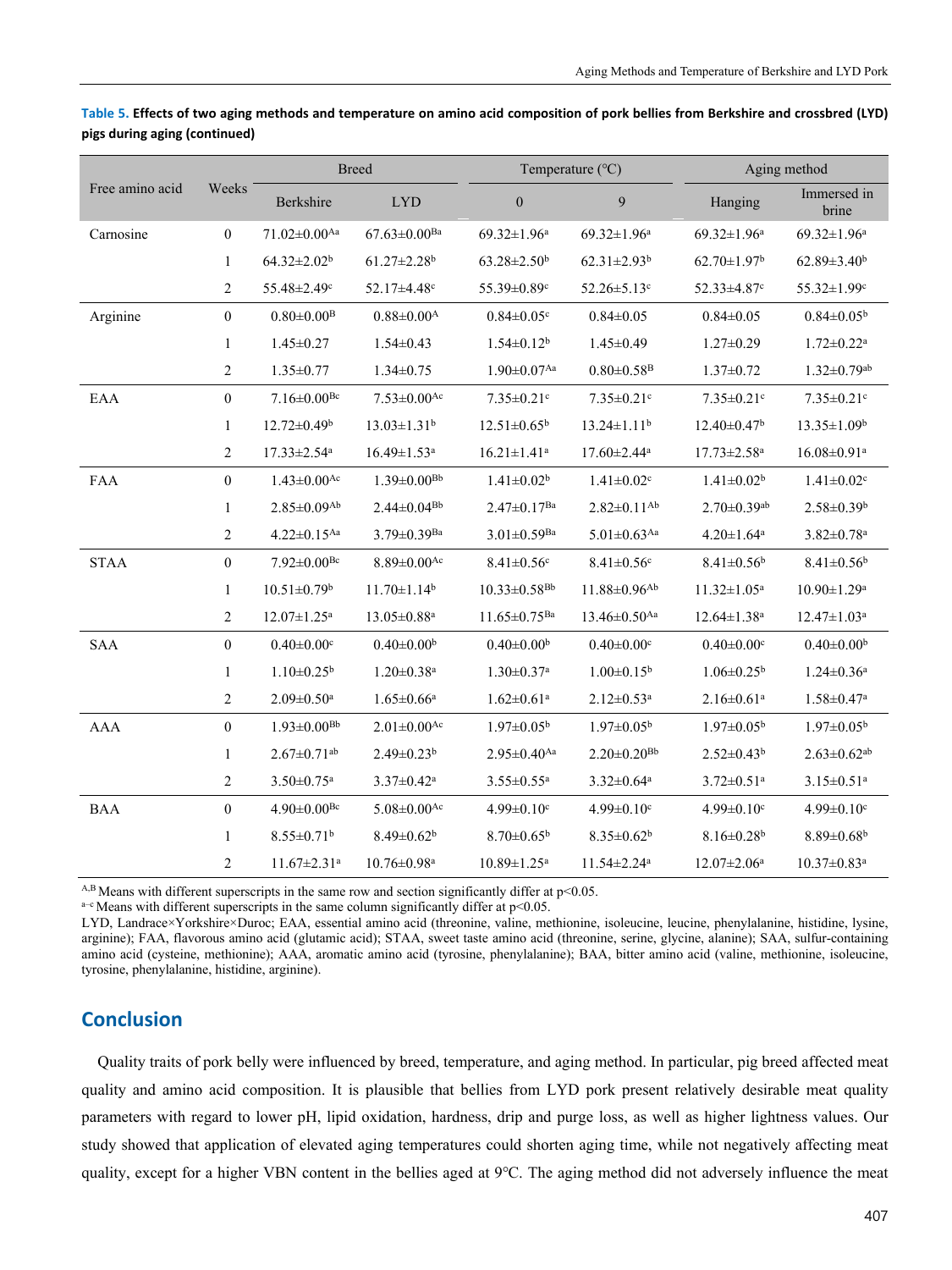quality of pork bellies. In conclusion, both methods may be utilized for aging. Further studies are needed to establish optimal aging conditions for pork bellies to ensure high quality, feasibility, and consumer benefits.

## **Conflicts of Interest**

The authors declare no potential conflicts of interest.

### **Acknowledgements**

This work was supported by Korea Institute of Planning and Evaluation for Technology in Food, Agriculture, Forestry and Fisheries (IPET) through High Value-added Food Technology Development Program, funded by Ministry of Agriculture, Food and Rural Affairs (MAFRA) (118039-03-1-HD020) and by the Regional Animal Industry Center at Gyeongnam National University of Science and Technology (GnTech).

## **Author Contributions**

Conceptualization: Jin SK, Yim DG. Data curation: Jin SK. Formal analysis: Jin SK. Methodology: Jin SK. Software: Jin SK. Validation: Jin SK, Yim DG. Investigation: Jin SK, Yim DG. Writing - original draft: Jin SK, Yim DG. Writing - review & editing: Jin SK, Yim DG.

## **Ethics Approval**

This article does not require IRB/IACUC approval because there are no human and animal participants.

## **References**

- APHA. 1992. Compendium of methods for the microbiological examination of foods. American Public Health Association, Washington, DC, USA.
- Bidlingmeyer BA, Cohen SA, Tarvin TL. 1984. Rapid analysis of amino acids using pre-column derivatization. J Chromatogr B Biomed Sci Appl 336:93-104.
- Campbell RE, Hunt MC, Levis P, Chambers IV E. 2001. Dry-aging effects on palatability of beef *longissimus* muscle. J Food Sci 66:196-199.
- Choi YS, Lee JK, Jung JT, Jung YC, Jung JH, Jung MO, Choi YI, Jin SK, Choi JS. 2016. Comparison of meat quality and fatty acid composition of *longissimus* muscles from purebred pigs and three-way crossbred LYD pigs. Korean J Food Sci Anim Resour 36:689-696.
- Conway EJ. 1950. Microdiffusion analysis and volumetric error.  $3^{rd}$  ed. Crosby Lockwood & Son, London, UK.
- Edwards DB, Bates RO, Osburn WN. 2003. Evaluation of Duroc- vs. Pietrain-sired pigs for carcass and meat quality measures. J Anim Sci 81:1895-1899.
- Fernández-López J, José Angel PA, Aranda-Catalá V. 2000. Effect of mincing degree on colour properties in pork meat. Color Res Appl 25:376-380.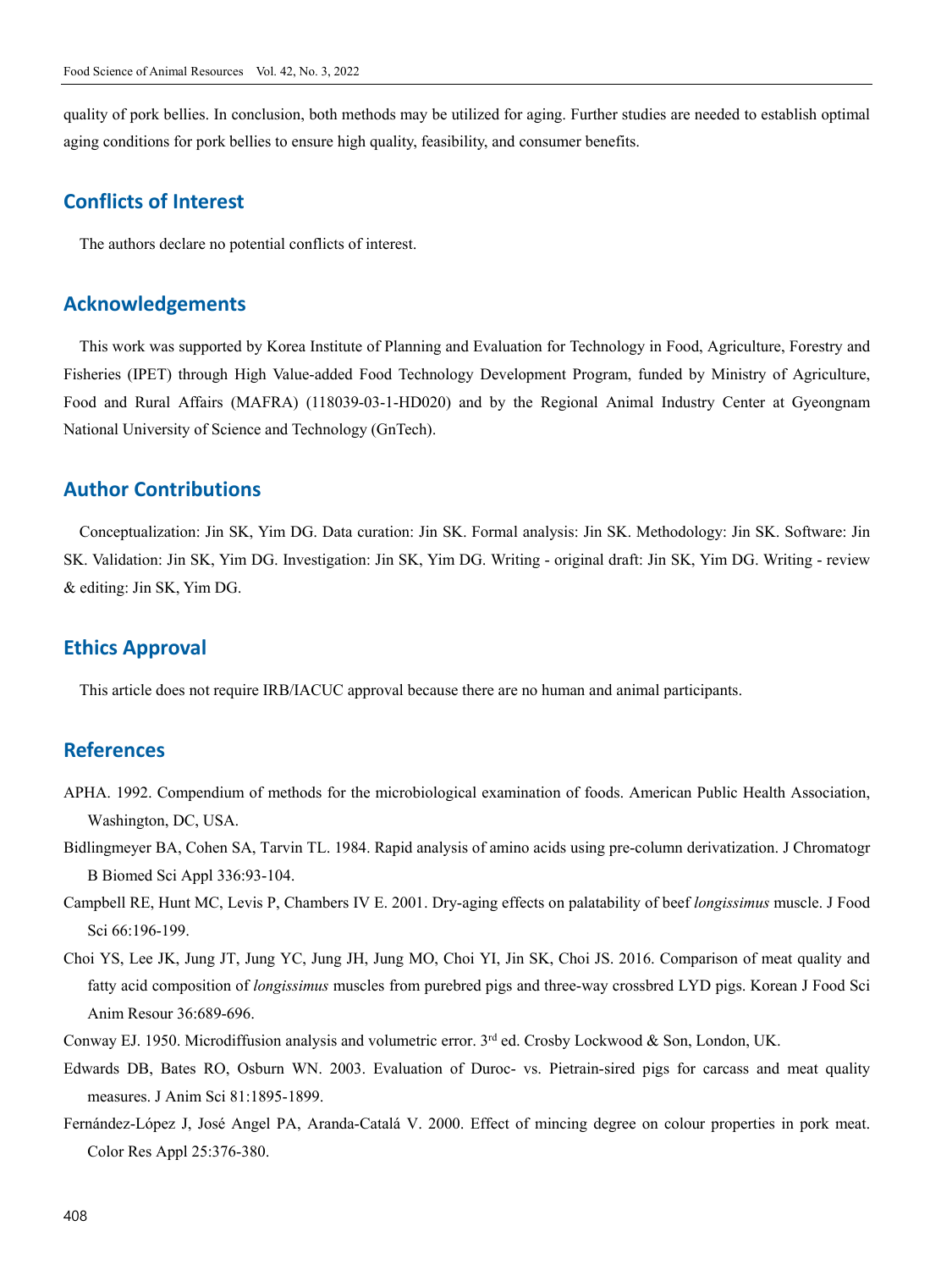Frenzel LL, Harp RM, Lambert BD, Sawyer JT, Frenzel MA. 2014. Effects of wet aging and temperature on Warner-Bratzler shear force, sensory characteristics, and microbial shelf-life of pork loin chops. Tex J Agric Nat Resour 27:24-35.

Graiver N, Pinotti A, Califano A, Zaritzky N. 2006. Diffusion of sodium chloride in pork tissue. J Food Eng 77:910-918.

- Hansen E, Juncher D, Henckel P, Karlsson A, Bertelsen G, Skibsted LH. 2004. Oxidative stability of chilled pork chops following long term freeze storage. Meat Sci 68:479-484.
- Hwang YH, Sabikun N, Ismail I, Joo ST. 2018. Comparison of meat quality characteristics of wet- and dry-aging pork belly and shoulder blade. Korean J Food Sci Anim Resour 38:950-958.
- Jin G, He L, Wang Q, Liu C, Jin Y, Huang F, Ma M. 2014. Pulsed pressure assisted brining of porcine meat. Innov Food Sci Emerg Technol 22:76-80.
- Jin SK, Yim DG. 2020. Comparison of effects of two aging methods on the physicochemical traits of pork loin. Food Sci Anim Resour 40:844-851.
- Joo ST. 2018. Determination of water-holding capacity of porcine musculature based on released water method using optimal load. Korean J Food Sci Anim Resour 38:823-828.
- Juárez M, Caine WR, Dugan MER, Hidiroglou N, Larsen IL, Uttaro B, Aalhus JL. 2011. Effects of dry-ageing on pork quality characteristics in different genotypes. Meat Sci 88:117-121.
- Kim JH, Park BY, Yoo YM, Cho SH, Hwang IH, Seong PN, Hah KH, Lee MJ. 2006. Characteristics of carcass and meat quality for Landrace, Yorkshire, Duroc and their crossbreeds. J Anim Sci Technol 48:101-106.
- Kim M, Choe J, Lee HJ, Yoon Y, Yoon S, Jo C. 2019. Effects of aging and aging method on physicochemical and sensory traits of different beef cuts. Food Sci Anim Resour 39:54-64.
- Korea Meat Trade Association [KMTA]. 2018. Meat consumption per person in Korea. Available from: http://www.kmta.or. kr/html/sub6-1.html?scode=6. Accessed at Aug 30, 2021.
- Koutsidis G, Elmore JS, Oruna-Concha MJ, Campo MM, Wood JD, Mottram DS. 2008. Water-soluble precursors of beef flavour. Part II: Effect of post-mortem conditioning. Meat Sci 79:270-277.
- Lee CW, Lee JR, Kim MK, Jo C, Lee KH, You I, Jung S. 2016. Quality improvement of pork loin by dry aging. Korean J Food Sci Anim Resour 36:369-376.
- Lee SH, Choe JH, Choi YM, Jung KC, Rhee MS, Hong KC, Lee SK, Ryu YC, Kim BC. 2012. The influence of pork quality traits and muscle fiber characteristics on the eating quality of pork from various breeds. Meat Sci 90:284-291.
- Lim DG, Jo C, Seo KS, Nam KC. 2014. Comparison of meat quality of loins and butts in different two-way crossbred pigs. Livest Sci 161:210-217.
- Moya VJ, Flores M, Aristoy MC, Toldrá F. 2001. Pork meat quality affects peptide and amino acid profiles during the ageing process. Meat Sci 58:197-206.
- Põldvere A, Tänavots A, Saar R, Torga T, Kaart T, Soidla R, Mahla T, Andreson H, Lepasalu L. 2015. Effect of imported Duroc boars on meat quality of finishing pigs in Estonia. Agron Res 13:1040-1052.
- Seong PN, Park KM, Kang SM, Kang GH, Cho SH, Park BY, Van Ba H. 2014. Effect of particular breed on the chemical composition, texture, color, and sensorial characteristics of dry-cured ham. Asian-Australas J Anim Sci 27:1164-1173.
- Sitz BM, Calkins CR, Feuz DM, Umberger WJ, Eskridge KM. 2006. Consumer sensory acceptance and value of wet-aged and dry-aged beef steaks. J Anim Sci 84:1221-1226.
- Smith RD, Nicholson KL, Nicholson JDW, Harris KB, Miller RK, Griffin DB, Savell JW. 2008. Dry versus wet aging of beef: Retail cutting yields and consumer palatability evaluations of steaks from US Choice and US Select short loins.